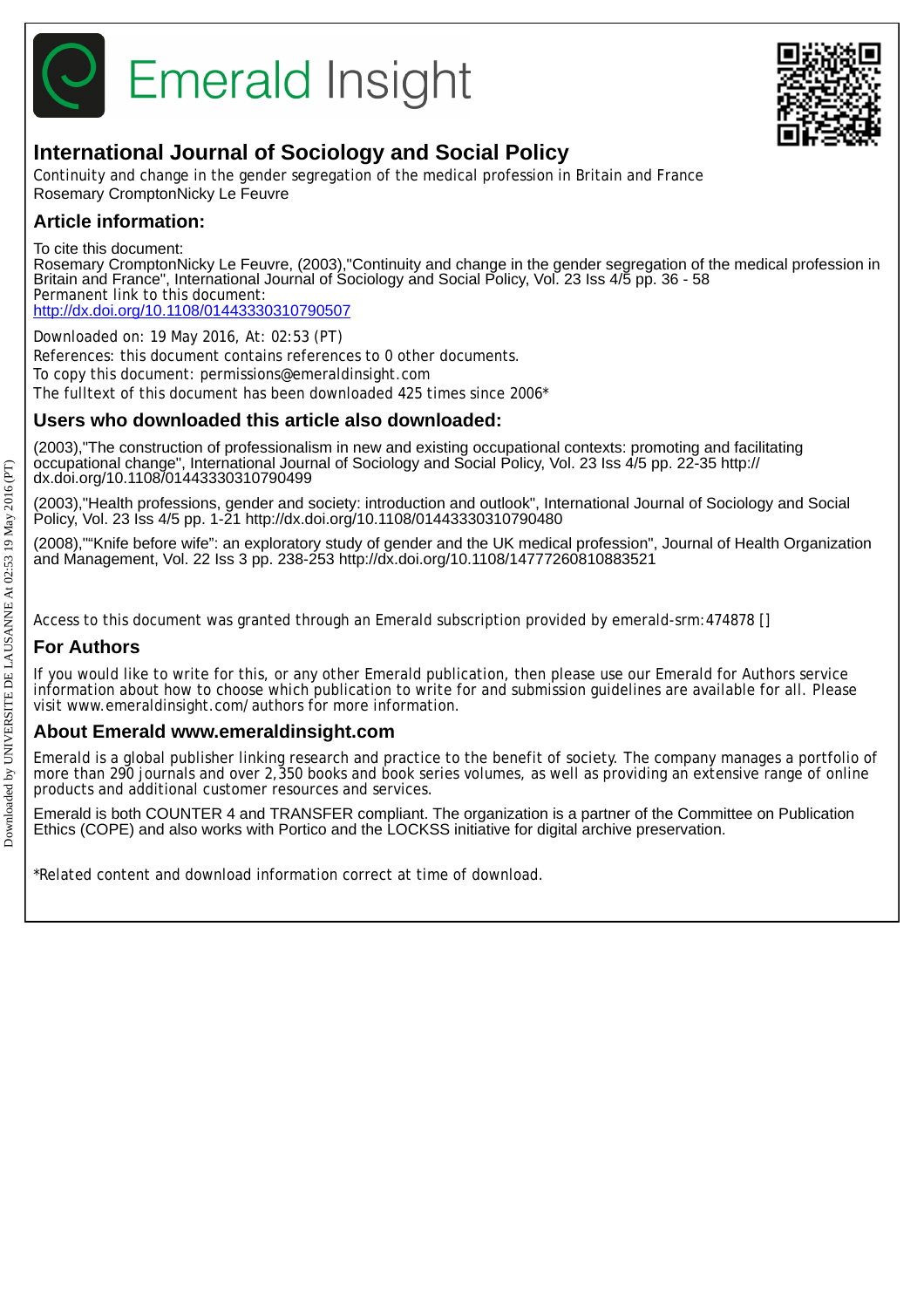#### **Continuity and change in the gender segregation of the medical profession in Britain and France**

by *Rosemary Crompton,* Professor of Sociology, City University, London, U.K. and *Nicky Le Feuvre,* Senior Lecturer in Sociology and Gender Studies and Director of the Interdisciplinary Research Centre at the University of Toulouse-le-Mirail, France

#### **Abstract**

It is a well established fact that the entry of women into higher-level professional occupations has not resulted in their equal distribution within these occupations. Indeed, the emergence and persistence of horizontal and vertical gender segregation within the professions has been at the heart of the development of a range of alternative theoretical perspectives on both the 'feminisation process' and the future of the 'professions' more generally. Through an in-depth comparative analysis of the recent changes in the organisation and administration of the medical profession in Britain and France, this paper draws upon statistical data and biographical interviews with male and female general practitioners (GPs) in both countries in order to discuss and review a variety of approaches that have been adopted to explain and analyse the 'feminisation' process of higher-level professions. Our conclusions review the theoretical debates in the light of the evidence we have presented. It is argued that, despite important elements of continuity in respect of gendered occupational structuring in both countries, national variations in both professional and domestic gendered architectures lead to different outcomes as far as the extent and patterns of internal occupational segregation are concerned. Both female and male doctors are currently seeking–with some effect–to resist the pressures of medicine on family life.

#### **Introduction**

The entry of women into previously male-dominated occupations such as medicine raises a series of issues of interest to social scientists and policy makers. Past discussions of women's entry into medicine have tended to be dominated by a model of gender exclusion, reflecting the *actual* exclusion of women from prestigious occupations since their initial emergence as identifiable groupings in the nineteenth century (Witz 1992). These formal barriers have been largely removed, but nevertheless, intra-professional occupational segregation is still widespread. In part this reflects the persistence of masculine exclusionary practices–even though these are likely to be informal rather than formal in nature. However, patterns of occupational distribution within professions also reflect the (re)production of the gender division of la-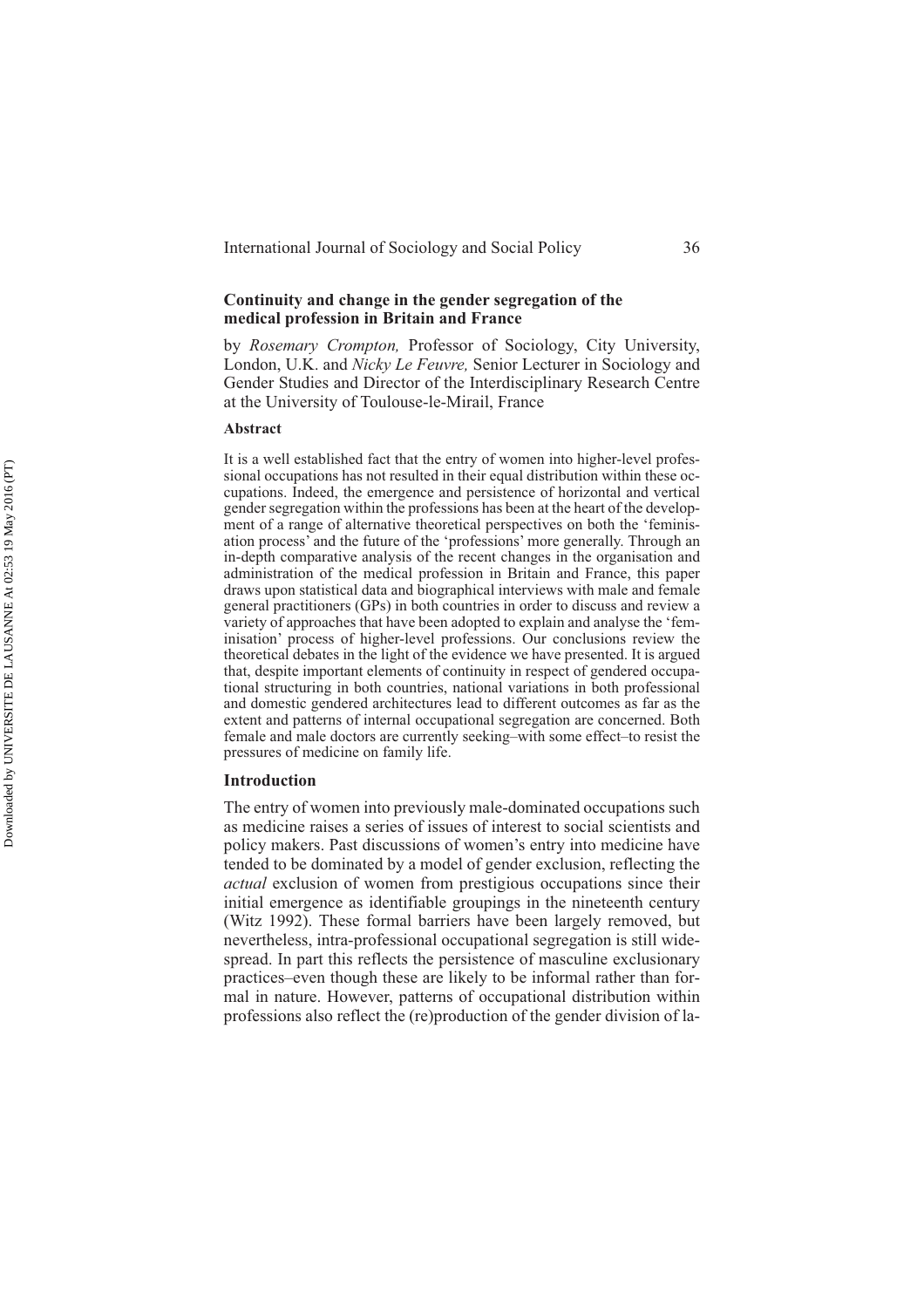bour within the professions as well as in the wider society.<sup>1</sup> Women still retain the major responsibility for domestic and caring work, and as we shall see, the intra-professional distribution of medical specialties in both Britain and France reflects this.

The increase in women's levels of employment is associated with a number of social trends and societal changes. Contemporary theoretical discussions emphasise the growing significance of lifestyle choices and identities in 'reflexively modern' societies. Some commentators have interpreted these trends as evidence of a growing individualism reflecting the marketisation of ever more areas of social life (Giddens 1992; Giddens, Beck and Lash 1994; Beck and Beck-Gernsheim 1995). An emphasis on the significance of individual choice is also found in Hakim's (2001) contentious argument that women are clustered in family-compatible feminised niches within occupations and organisations because the majority of women–even the well-educated–'choose' to put their family lives before their employment careers.

However, we shall argue that, rather than simply focus on the individual, it is important to examine the national, contextual and institutional implications and outcomes of changes in the gender division of labour of which the growth of women in the professions is but one aspect. The entry of women into occupations from which they were previously excluded–such as medicine–not only has implications for the profession and its practitioners. In a wider context it also impacts on state policies relating to the organisation and delivery of health care, as well as the national 'gender context' within which these changes are taking place. In this paper, therefore, we will explore the implications of the changing division of labour between men and women, both within the medical profession and also within 'work'in its wider sense, with reference to general practitioners (GPs) in Britain and France.

'Work' involves not only paid work but also domestic labour, which can often intermingle with paid work (Glucksmann 2000).<sup>2</sup> Patterns of market 'work' cannot be comprehensively grasped and understood without reference to patterns of unpaid domestic and caring work. By convention, women have assumed the major responsibility for this unpaid work but increasingly, women are participating in market work and (although to a lesser extent) more men are participating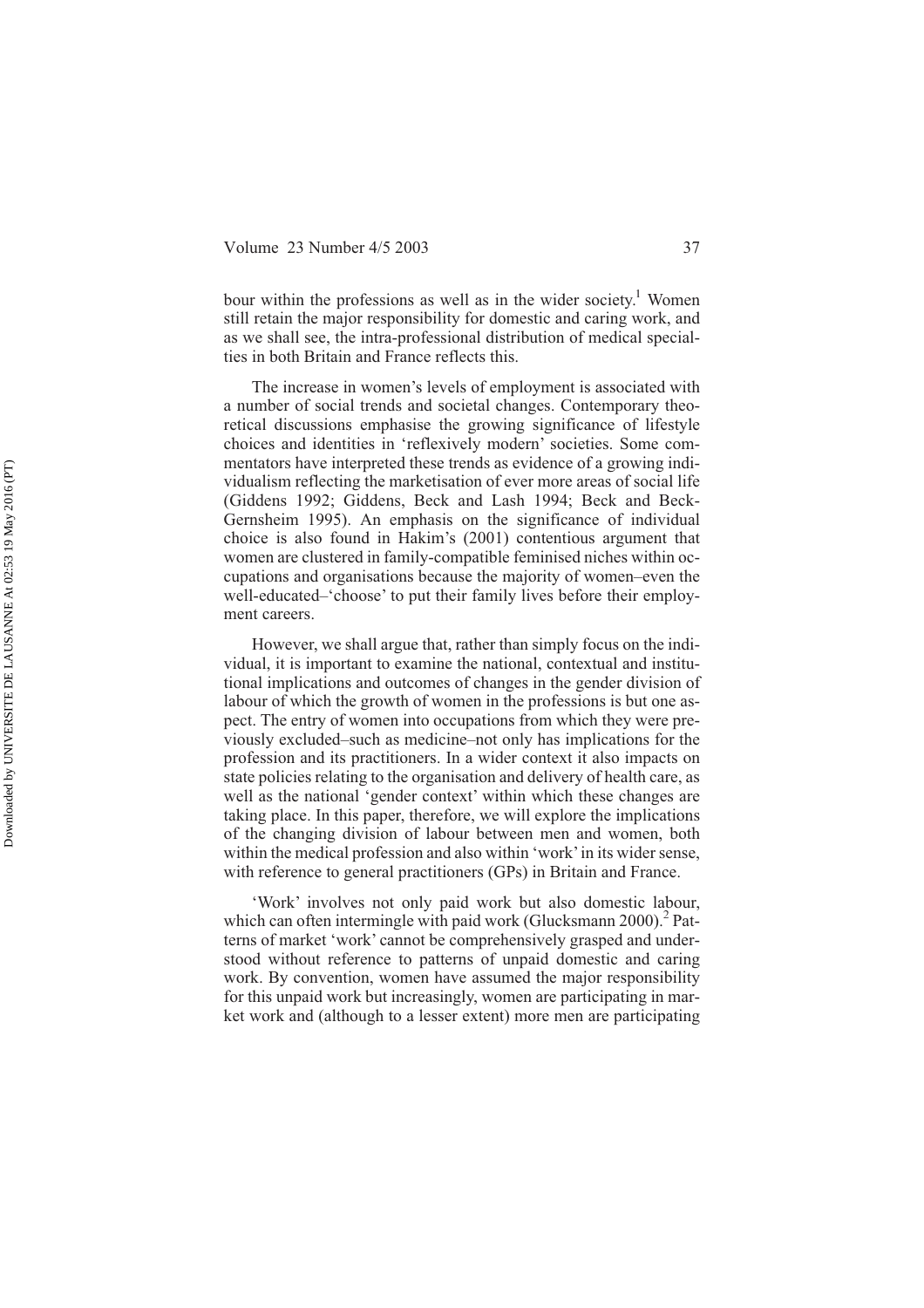in unpaid domestic work (Sullivan 2000). These generalisations, of course, obscure the very wide variations in the distribution of market work and domestic labour between households, and between individual men and women in different countries. In comparison to Britain, the French state (and French employers) has historically offered more support to families, particularly in respect of childcare, and this has been associated with a higher level of full-time work amongst French women (Hantrais 1990). The contrasting organisation and delivery of healthcare in France and Britain also has consequences for the way in which doctors in Britain and France organise their 'care time' and 'working time', with rather different outcomes for the internal differentiation of the medical profession in the two countries.

In this paper, our object will be to shift the terrain on which discussions of 'women in the professions' have been situated. Previous discussions have tended to focus on women and men as *categories*, with a corresponding emphasis on the individual or collective effects of 'masculine' or 'feminine' behaviour within the profession. Whilst maintaining a focus on the individual, in this paper we will also emphasise the *context* within which individuals are located. We will see that universalistic theories relating to topics such as 'women' and 'the professions'need to be tempered by an appreciation of the sensitivity of these concepts to their national and local contexts.

#### **Doctors**

Medicine was once the epitome of a male-dominated, high status, profession (Witz 1992; Davies 1996). Medical training is long, and so, by tradition, are the hours worked by doctors, especially whilst in training positions in a hospital setting. Nevertheless, in nearly all industrialised countries, women are now the majority of those training in medicine. However, comparative research on women's entry into medicine in Britain, France and Norway has shown that, despite the increase in women's representation in the profession, they are still largely absent from some male-dominated specialties such as surgery. Perhaps even more importantly, women tend to cluster in those specialties in which it is possible to achieve some control over working hours (Crompton, Le Feuvre and Birkelund 1999). Thus the medical profession remains male dominated, and women are not represented in the most prestigious specialties in their due proportion.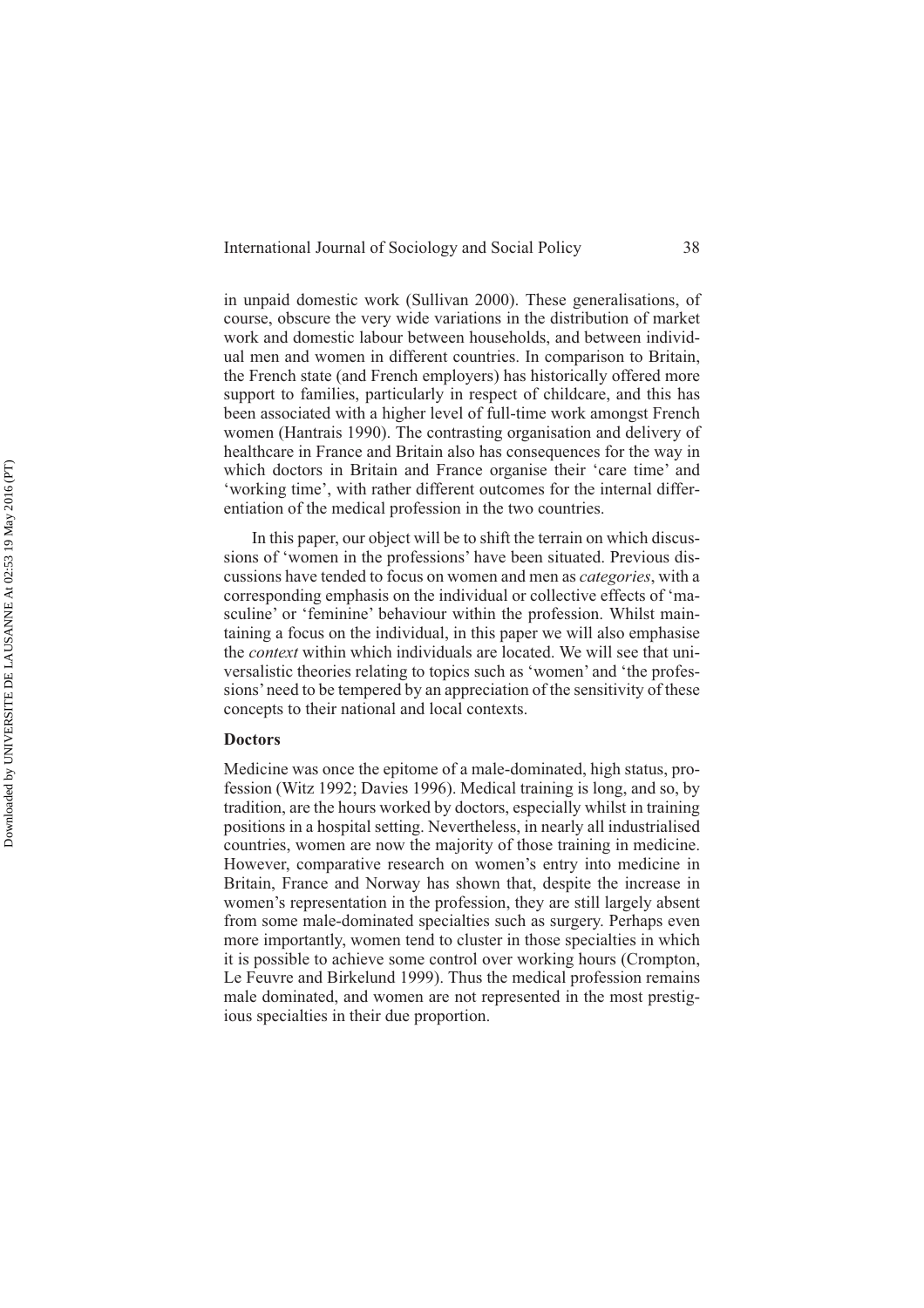In our recent comparison of the employment and domestic trajectories of doctors and bank managers in Britain, France and Norway (see Crompton 1999), we found that women doctors, despite being gender pioneers in their chosen profession, were nevertheless rather more likely to be relatively conventional as far as their domestic arrangements were concerned. They also tended to have more children than women bankers. We explained this tendency with reference to the capacity of women doctors to select, if they wished, professional options that gave them some control over their working time. This might mean either working less than full-time (whether salaried or selfemployed), or choosing a specialty with regular and predictable hours of work.<sup>3</sup> Most women doctors had made these choices whilst still in training, in the expectation that they would assume the major responsibility for any future home and family–which they did. These choices reproduce somewhat conventional gender roles in the home and reinforce the sexual division of labour within the profession.

Our subsequent interviews with male doctors suggested that most male doctors with children had partners who took the major responsibility for childcare and domestic arrangements. However, we interviewed three male doctors (one in each country studied) who had *chosen* to share childcare with their wives. In each country, their approach to their careers and decision-making was very similar to that of the women doctors who had chosen their specialties in order to mesh an employment and family 'career'–although the career options chosen by family-oriented male medics were different in each country. In Britain, general practice had been chosen, whereas in France, the doctor was in a salaried position. As this paper will show, this difference is a significant one. The biographical information given in the table below makes a very simple point. If male doctors give priority to family compatibility when making their occupational decisions, then they will 'choose' options similar to those 'chosen' by like-minded women. Thus, the career consequences of caring responsibilities, whether conventionally imposed or freely chosen, will be the same for both sexes.

In this paper, we will be focusing on general practitioners in Britain and France. In both countries, GPs are self-employed independent contractors. However, there are important differences in the delivery of primary health care in the two countries (Crompton and Le Feuvre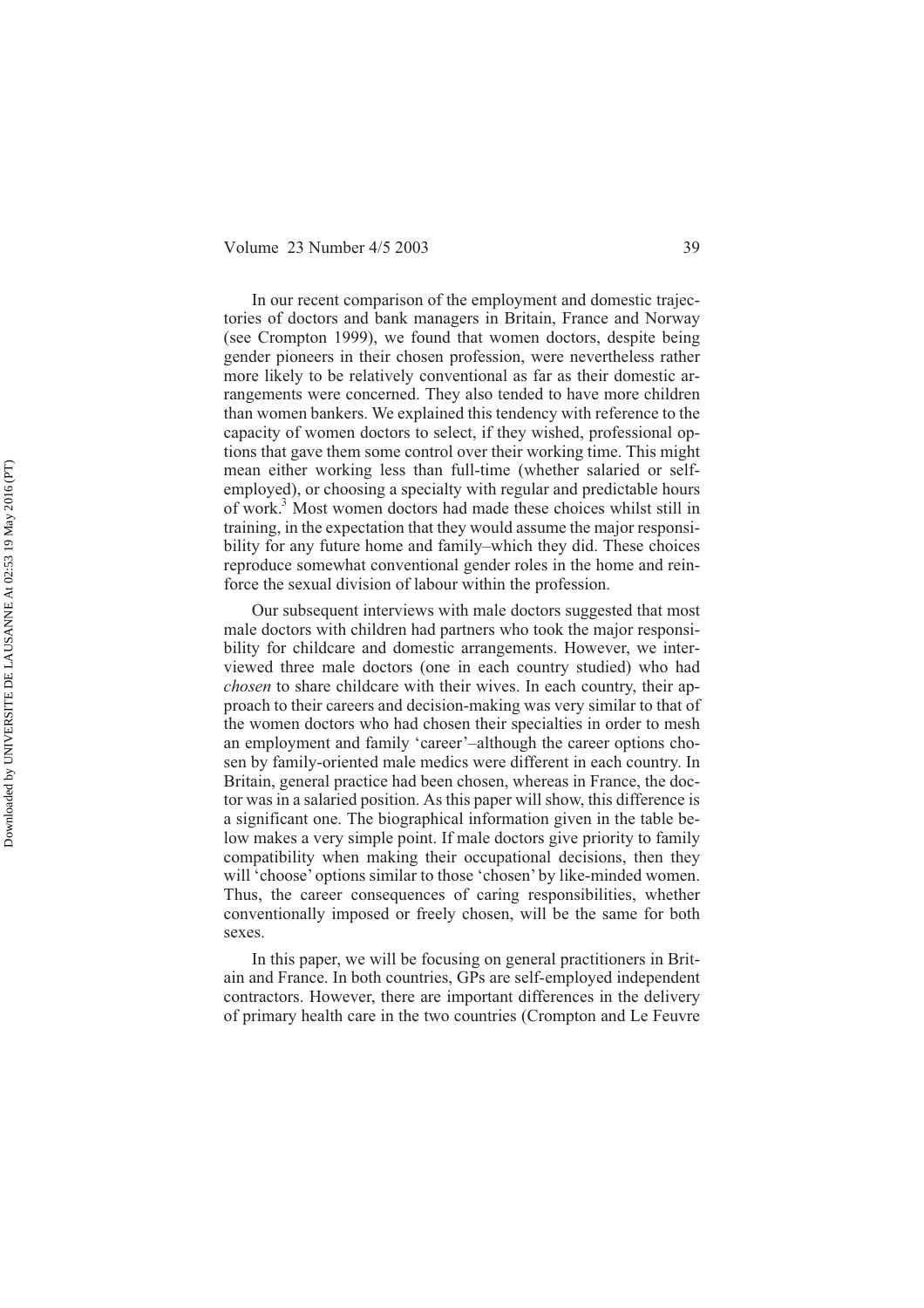|                                    | Family-oriented male doctors                                                                                                                                                                                                                                                                                                                                                                                                                                                                                                                                                                                                                                                                                                                                                                                                                                                                                                                                                                     |                                                               |
|------------------------------------|--------------------------------------------------------------------------------------------------------------------------------------------------------------------------------------------------------------------------------------------------------------------------------------------------------------------------------------------------------------------------------------------------------------------------------------------------------------------------------------------------------------------------------------------------------------------------------------------------------------------------------------------------------------------------------------------------------------------------------------------------------------------------------------------------------------------------------------------------------------------------------------------------------------------------------------------------------------------------------------------------|---------------------------------------------------------------|
| Britain                            | Norway                                                                                                                                                                                                                                                                                                                                                                                                                                                                                                                                                                                                                                                                                                                                                                                                                                                                                                                                                                                           | France                                                        |
| Born: 1966, married,<br>3 children | Born: 1964, married,<br>2 children                                                                                                                                                                                                                                                                                                                                                                                                                                                                                                                                                                                                                                                                                                                                                                                                                                                                                                                                                               | Bom: 1959, married<br>2 children                              |
| (1994, 1995, 1997)                 | (1994, 1996)                                                                                                                                                                                                                                                                                                                                                                                                                                                                                                                                                                                                                                                                                                                                                                                                                                                                                                                                                                                     | (1989, 1992)                                                  |
| GP: part-time partner              | GP: municipal health centre                                                                                                                                                                                                                                                                                                                                                                                                                                                                                                                                                                                                                                                                                                                                                                                                                                                                                                                                                                      | Salaried médecin du travail                                   |
| someone else will carry the can."  | Childcare: during training used nursery, Childcare: alternating emphasis with wife, Childcare: shared with wife. "In my family<br>works part-time. "In my view, family's months, 18 months) to be full-time carer. when the children were young we each did<br>more important than work-and in my   "I chose general medicine, largely on ac-   every other night, we each did every other<br>view, if there is a balance there-if you count of my family. I have better work weekend, there is no doubt that we have<br>you have to go home to your family and $\vert$ only with women here-they understand sexes  I'm a bit of a nonconformist and<br>my family needsmy ambitions are less traditional family life really gets on my<br>now shared equally with wife who also he took extended childcare leave (6 life my wife and I are interchangeable,<br>have to go home to your family then    times now, and fewer night calls  I work   reached equality between the<br>important now." | Moved job (to salaried) because of chil-<br>nerves."<br>dren. |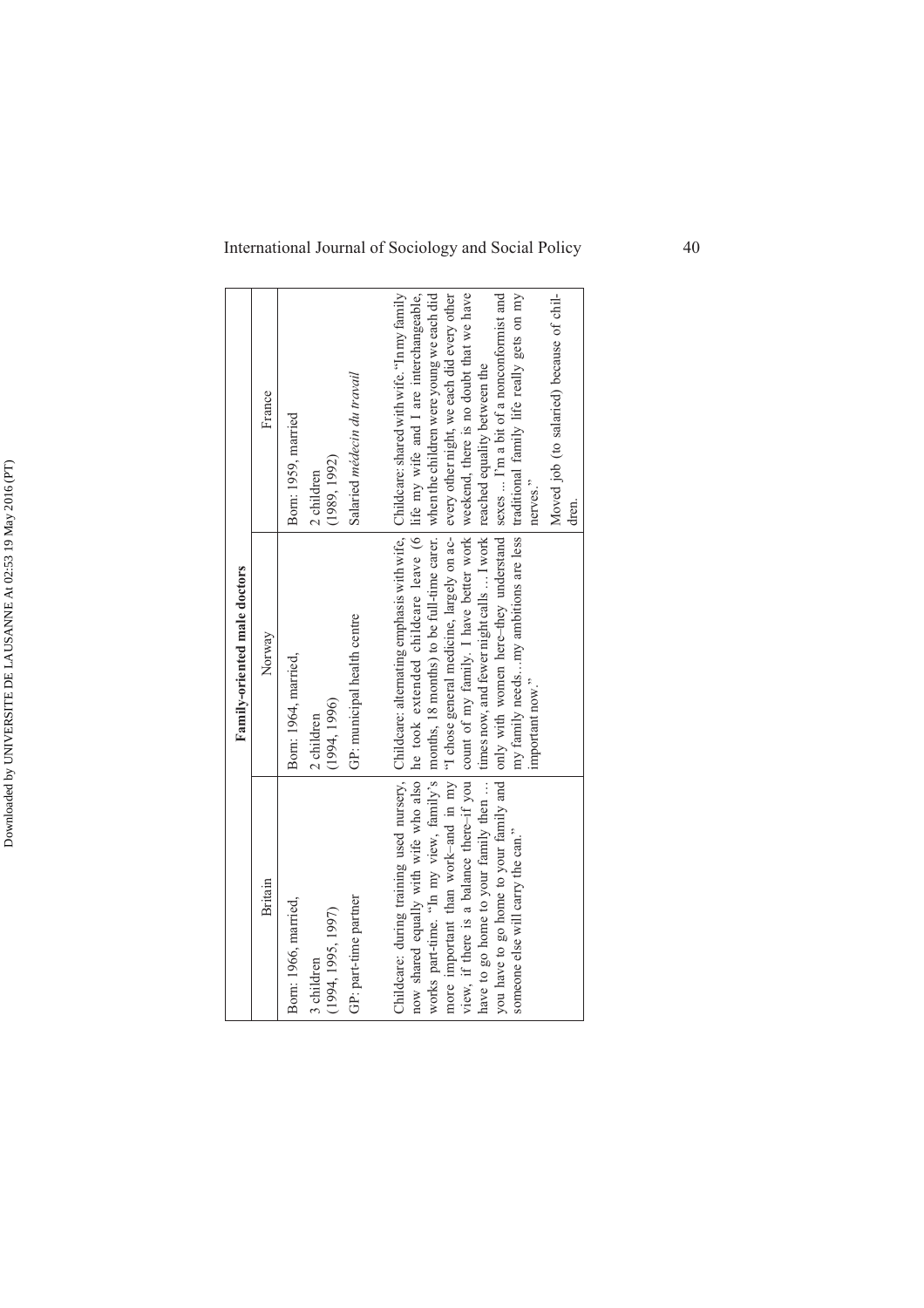1997). In Britain, GPs are remunerated by the National Health Service (NHS) according to a complex formula that incorporates an amount for each patient registered with their practice. Joint practices are prevalent (70% of all GP practices have two or more doctors) and doctors do not receive a fee for individual patient consultations. In France, on the other hand, patients are not required to register with a particular GP or GP practice and doctors receive a fee for each consultation. Joint practices are less common than in Britain. Given the high density of medical practitioners in France<sup>4</sup>, particularly in urban areas, competition between GPs for patients is widespread (Hassenteufel 1997; DREES  $2001c$ ).

#### **The British case**

In Britain, the great majority of qualified doctors work either in hospitals (either in training positions or as specialists in particular branches of medicine), or in the community as  $\overline{G}$ Ps.<sup>6</sup> Doctors working in hospitals are salaried, although specialists often carry out private practice on a fee basis, in addition to their work for the National Health Service.

Although GP principals are self-employed, as a group they have resisted competition (between individuals or between different practices) and have drawn heavily on the ideology of 'professionalism' in their contractual negotiations with governments. In the case of medicine, as Shuval and Bernstein have argued, 'professionalism' involves an: "…all-encompassing devotion to work characterised by total personal involvement that focuses on the intrinsic rewards of work, transcends the monetary rewards and spills over to invade the professionals leisure time leaving little space for extra-occupational concerns" (cited in BMA 1998).

In the 1950s, the translation of this ideal into general practice in Britain was expressed as follows: "…the essence of general practice is to live amongst your patients as a definite cog in the whole machine, knowing them so well in both health and sickness, and from birth until death, that […] the patient is so familiar to his family doctor that he of all people can be in the best position to give an accurate diagnosis, prognosis and treatment most suitable to the patient's way of life" (cited in Lewis 1997).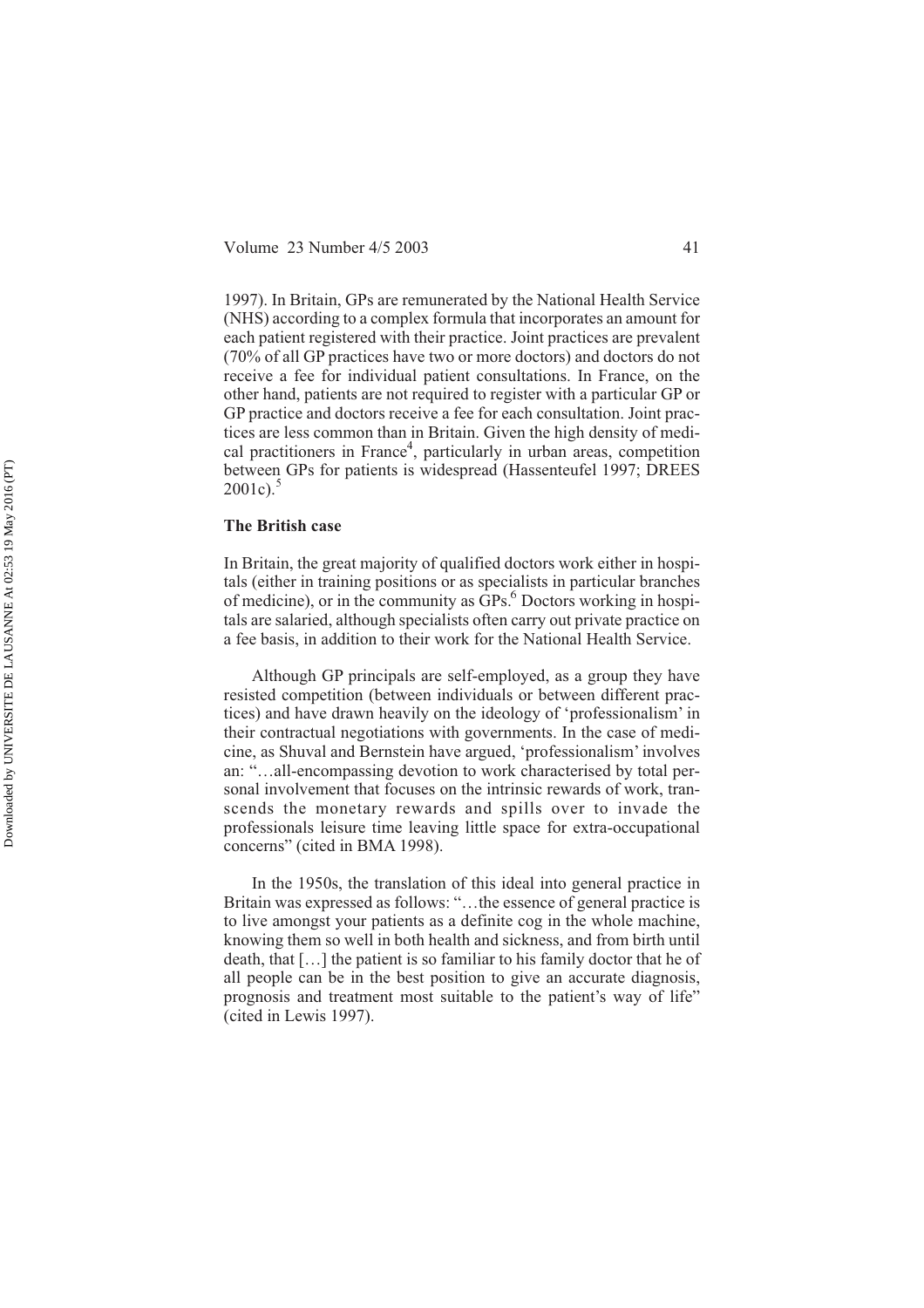The stereotype of the dedicated professional, working very long hours, was, therefore, once commonplace in general practice, as well as in hospital medicine. The language of professionalism was prominent in the negotiations surrounding GP contracts up until the early 1990s. GPs strongly resisted the idea of a salaried service, as they claimed that this would compromise their autonomy as professionals. Indeed, as Lewis (1997:14) has argued, they sought to use the status of independent contractor to protect professional values, rather than as a means of securing a more business-like contract. In 1965, GPs in Britain drew up a Charter that emphasised professional standards and professional autonomy, and mass resignations from the NHS were threatened unless their demands were met.<sup>7</sup> These demands were accepted by the government of the day.

The claims to professionalism amongst GPs were also a reflection of the unease, in this section of the medical profession, concerning their status in relation to hospital consultants (specialists), considered by many to represent the apex of the medical profession. Indeed, within the profession the GP's representatives followed a classic 'professionalisation' strategy, promoting the relative importance and significance of primary health care, and advocating and developing vocational education within general practice (Lewis 1997:19). $8$  In the 1980s and 90s, however, the conservative government of the day sought to bypass these professional claims and to increasingly approach GPs as independent contractors–which, of course, they had always been in any case.

A series of government papers in the 1980s advocated good practice allowances, the contractual specification of services to be provided by GPs, increasing patient choice, and the promotion of competition by giving patients the right to 'shop around'. These proposals were furiously debated and some modifications achieved, but in 1989/90 the then Secretary of State (Kenneth Clarke) imposed a new contract on GPs that made doctors more accountable, gave patients more choice, encouraged competition and made pay more performance related. These changes to the GP contract were taking place at a time when the NHS itself was being reorganised along quasi-market lines. As Lewis has summarised this recent history: "Historically, GPs have seen negotiations over their contract as a means of defending professionalism, but in the 1990s the contract has become seen by govern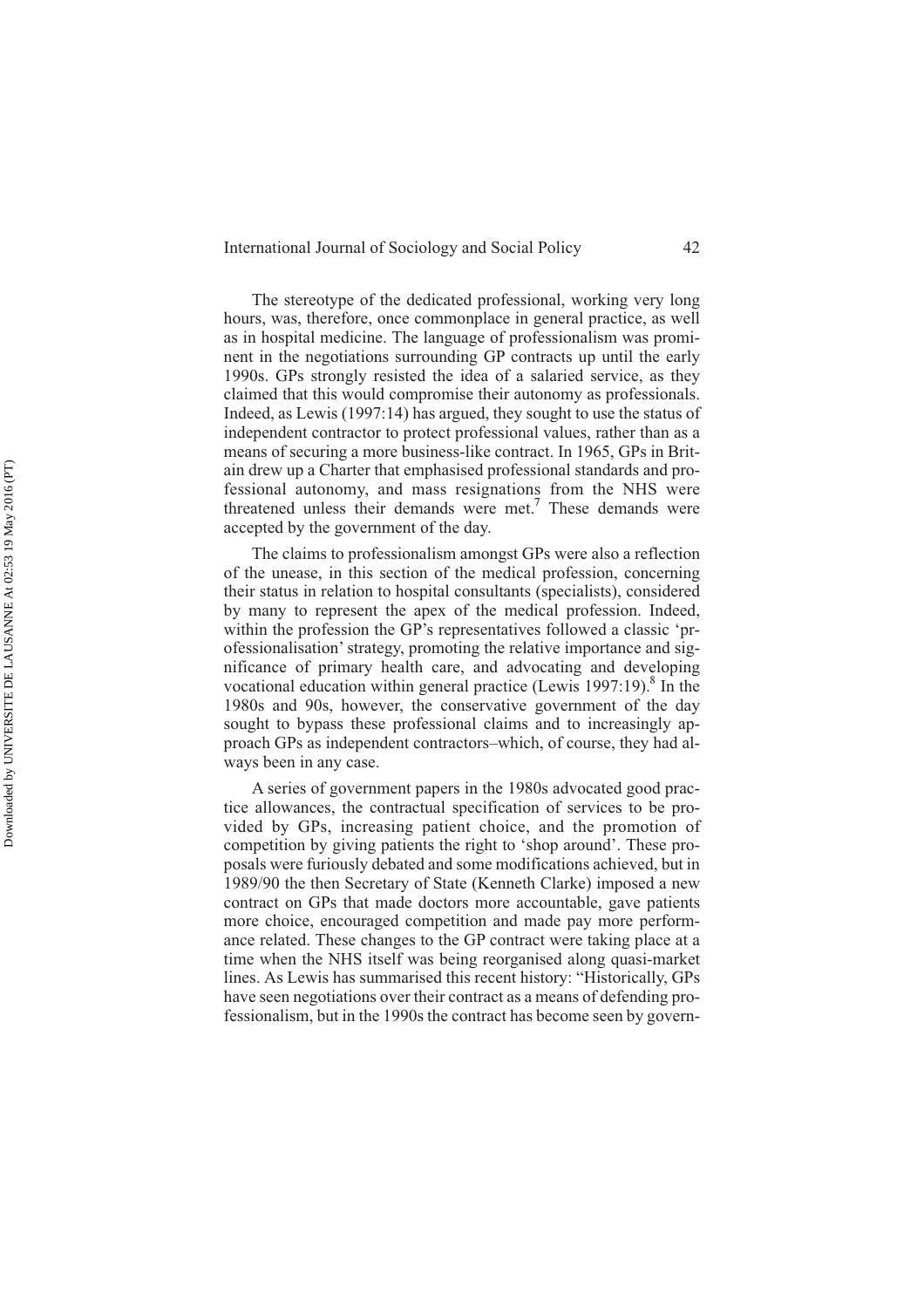ment as part of a move towards the introduction of market principles and thus as an instrument for securing greater efficiency, quality, choice and accountability" (Lewis 1997:30).

During this period, the numbers of women training for and entering the medical profession was steadily increasing. A disproportionate number of women have always chosen to specialise in general practice and in 1998, women were 58% of GP registrars (i.e., GPs in training, e.g. Sibbald and Young 2001). One reason for the choice of general practice amongst women is that, as independent practitioners, GPs have been more able (than hospital doctors) to control their working hours. There is a direct parallel here with the situation in France, where women are over-represented amongst salaried and independently practising specialists for the same reason (Crompton, Le Feuvre and Birkelund 1999). Recent developments in general practice have further improved the capacity for control over working time by GPs. There has been a substantial increase in group practices and the use of deputising services (paid out-of-hours cover by locums). Since 1995, GPs have been encouraged to enter into out-of-hours co-operatives, which dramatically reduce the amount of time 'on call' during weekends and evenings. In 1998, personal medical services (PMS) pilots were introduced, which include GP salaried posts involving less administration and increased clinical content. 'NHS Direct'–a government-funded help-line for minor illnesses–was also introduced in the same year.

A number of parallel processes, therefore, were under way in general practice during the 80s and 90s. There has been a shift in emphasis away from the ideology of vocationalism, and more emphasis placed on the GP's status as individual contractors. Patients have become more critical of their doctors–a trend that Sibbald and Young attribute to "… the rise of consumerism within society which has made patients more demanding … and less respectful of medical professionals" (Sibbald and Young 2001:3). Perhaps in response to the increased emphasis upon their contractual status, GPs have themselves sought to put a limit on their working hours and the extent of their contractual obligations.

As noted earlier, women are over represented amongst GPs in Britain and it would be widely accepted that an important reason for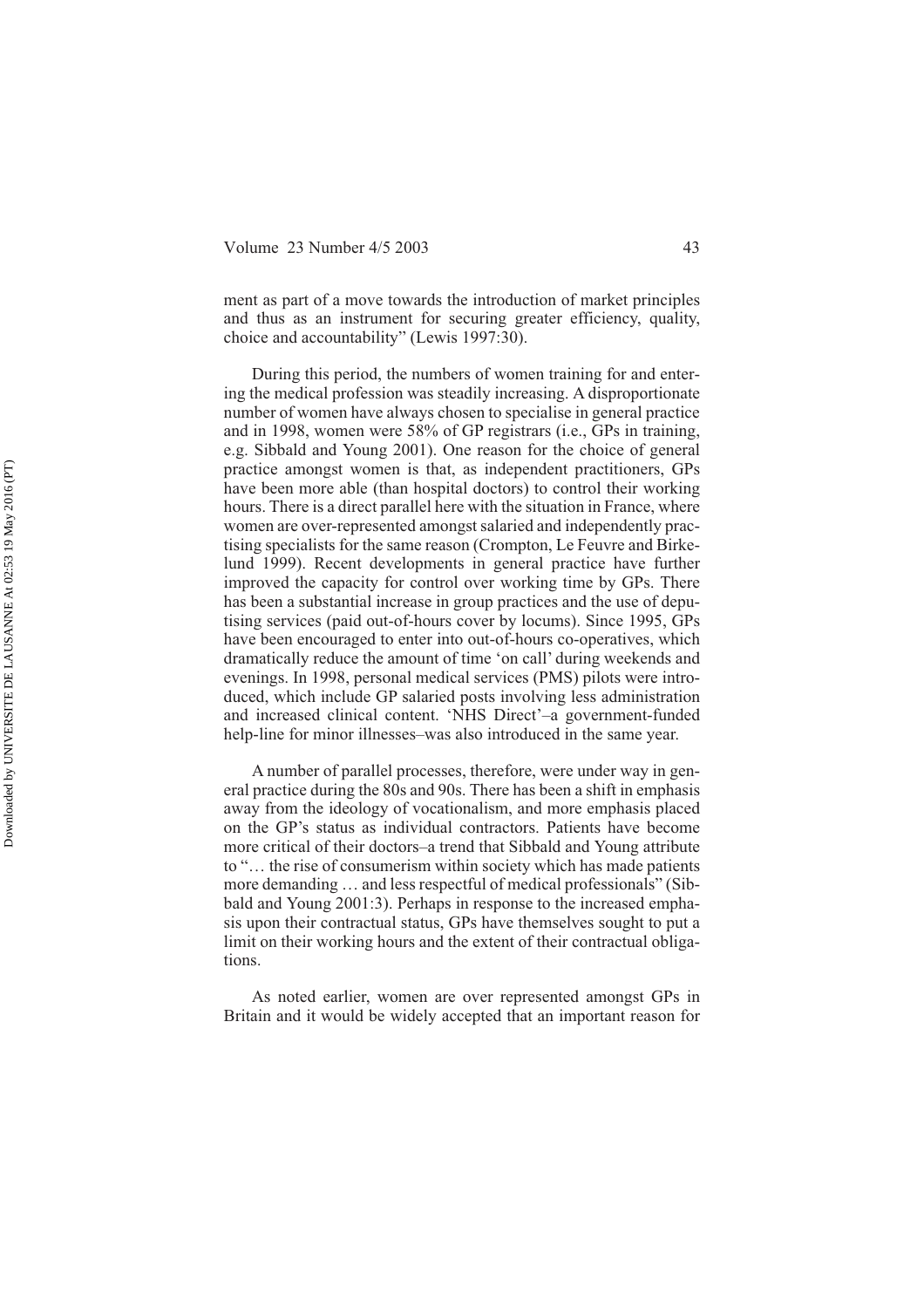this is the control of working time that can be achieved in general practice. For example,

"I decided after I married and was doing house jobs that I didn't want to stay in the rat-race that was hospital medicine… so I decided that, as I wanted to have a family, I would become a GP so that I could work part-time."

Britain, female GP, born 1949, married (consultant), 3 children

"In the end we both [husband and respondent] decided to do general practice because we thought that we would stand a better chance of staying together… I didn't want a family and no medicine. I was determined I was going to do both, so I kept on thinking: how can I do both, how can I do both?" Britain, female GP, born 1958, married (GP), 3 children

Family considerations, therefore, loom large in the 'lifestyle choices' of doctors entering general practice in Britain. Our interviews indicate that male GPs also stress the importance of giving space to family life that general practice offers. For men and women, other life-style choices may also be involved in making an occupational choice:

"There are lots of other things I wanted to do with my life than just work and it became obvious that general practice would be the way that I would be able to work part-time and fit in all the other things I wanted to do."

Britain, female GP, no children

"I did six months in general practice… I didn't like the idea of doing on-call for the rest of my working career, so I looked at hospital medicine… Then I had the career crisis, so I thought I'd better have another look at general practice, which I did do. I realised there had been changes in general practice. Most places at that point had out-of-hours covered."

Britain, male GP, 1st child expected

Of course, many GPs, particularly those in sole practice, do work very long hours, and complaints about workloads associated with governmental bureaucracy are legion. Nevertheless, doctors in general commented on changing attitudes to time commitments in medicine:

[Speaking of interviewing new partners] "They want to work less than full time, quite a few of them, if they could. They don't want to be on call. They don't want to work bank holidays, etc. etc. They would rather take less money and do less work."

Britain, male GP, born 1953, married (GP), 2 children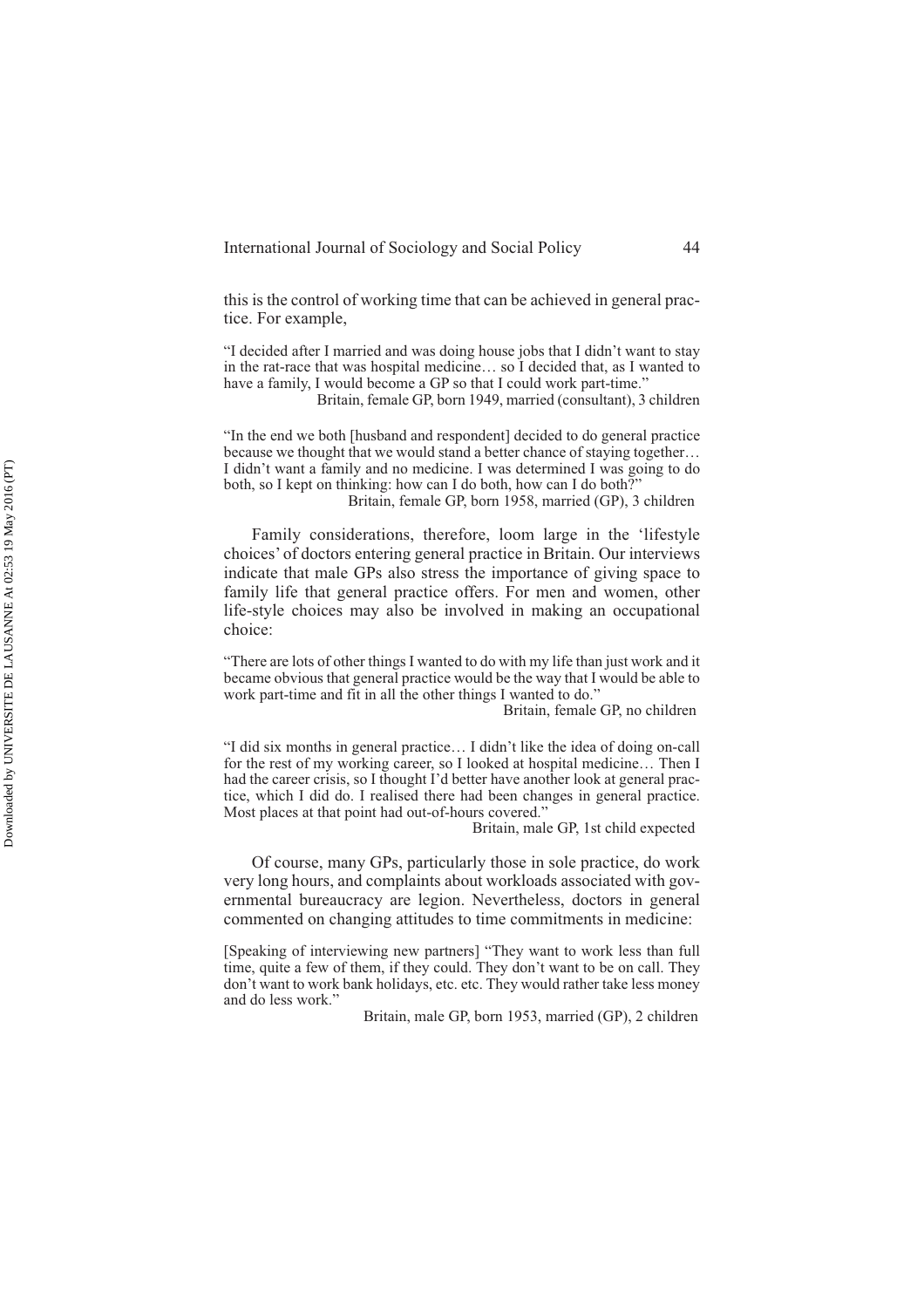Contractual changes, together with changes in the attitudes of patients and within society more generally, have all, without doubt, had an impact on attitudes to medicine as a 'vocation', with its emphasis upon a long hours and its work-centred culture. It is also very possible that an (unspecified) part of this shift in time preferences is a consequence of the increase in the employment of women doctors, who still bear the major responsibility for their families. They might therefore be anticipated to have more of a stake in the increase in flexible, shorter hours, working.

Detailed figures on the number of hours worked are not available for doctors in Britain. What evidence there is, however, suggests that GPs, on average, work shorter hours in Britain than in France, and that the trend is downwards. The Doctor and Dentists Remuneration Review (1991) reported that in 1989–90 GPs spent an average of 41 hours a week on general medical services (GMS) and six hours on non-GMS activity. An additional 26 hours were spent on-call. In 1998, the Review Body on Doctors' and Dentists' Remuneration reported that GPs averaged 39 hours per week. It should be remembered that these data do not include hours spent on-call, but, as we have seen, our information suggests that this is the area in which the most effective time reductions have been achieved in the recent past. These figures will also include part-time GPs, so the *actual* hours worked by full-time GPs in Britain will be greater than those given here.<sup>9</sup>

In line with these figures, our interview data suggests that amongst GPs, time is often valued more than money by both women *and* men. This is confirmed by a UK survey that reported that 91% of GP registrars saw having leisure time as the most important factor in their career choices, and another survey of GP leavers that found that the most important reason (after retirement) for leaving a GP principal post was that more personal and leisure time was wanted. The significance of this reason did not differ between men and women (Young et al. 2001). There has been an increase in the proportion of male doctors seeking part-time employment. In 1999, amongst applicants for part-time GP Principal posts, men represented 60% of all applications for jobshares, 46% for half time and 63% for three quarter time posts–although they were not recruited in due proportion to their applications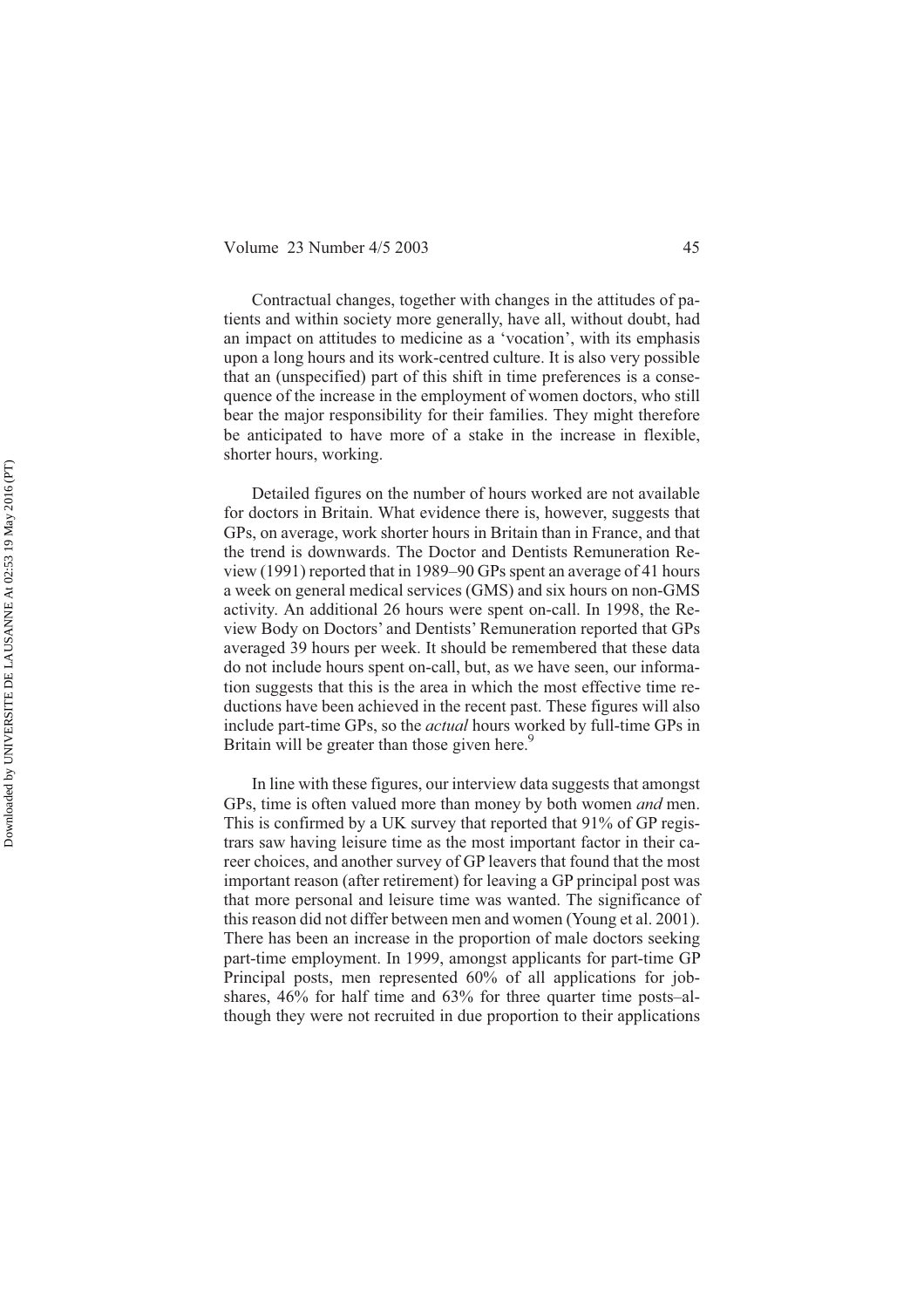and are still more likely to enter full-time posts (Sibbald and Young  $2001$ ).<sup>10</sup>

Non-principals (i.e., locums, assistants, retainers) form an increasing proportion of the GP workforce, and a survey of all GPs qualifying in 1986, 1991 and 1996 showed that the proportion of non-principals rose from 22% in 1986 to 45% in 1996 (ibid:21). A recent study of GP leavers showed that, although women were more likely than men to reduce their job commitments to meet family responsibilities, the "... most striking result of their study [was] not the difference but the similarity among men and women GPs" (Lees et al. 2001).

#### **The French case**

As in Britain, GPs represent about a half of the total medical profession (49%) in France. However, as we shall see, in France it is widely recognised that being a GP (*omnipracticien*) offers limited opportunities for part-time work without substantial financial penalties. Because of the long hours worked by *omnipracticiens*, French women doctors have been historically under-represented in general practice (Herzlich et al. 1993) and have tended to specialise more then their male counterparts and to work either in a hospital setting or as independent practitioners in *cabinets de ville*. This has often been explained by the fact that, in some particularly highly feminised specialties (medical gynaecology, dermatology, etc.), being on-call at weekends can generally be avoided.

Figures for 2000 show that 72% of all French GPs are in private practice (DREES 2001a:3). The remaining GPs are employed in public or private hospitals (15%) or in Community and Public Health Medicine (13%). Women make up 36% of all GPs, but only 27% of those in private practice. Although only 28% of French GPs (as against 50% of all doctors) are in salaried positions, women make up almost 60% of this category. They represent half the GPs working in hospitals and two-thirds of those in Community and Public Health Medicine (DREES 2001a:3). Of the self-employed GPs, only 39% work in joint practices and female GPs are even less likely to belong to a joint practice (35%) than their male counterparts (40%) (DREES 2001a:3). In addition, joint practices tend to be smaller in France than in Britain.

French GPs declare the longest working hours within the French medical profession (an hour a week more than specialists in private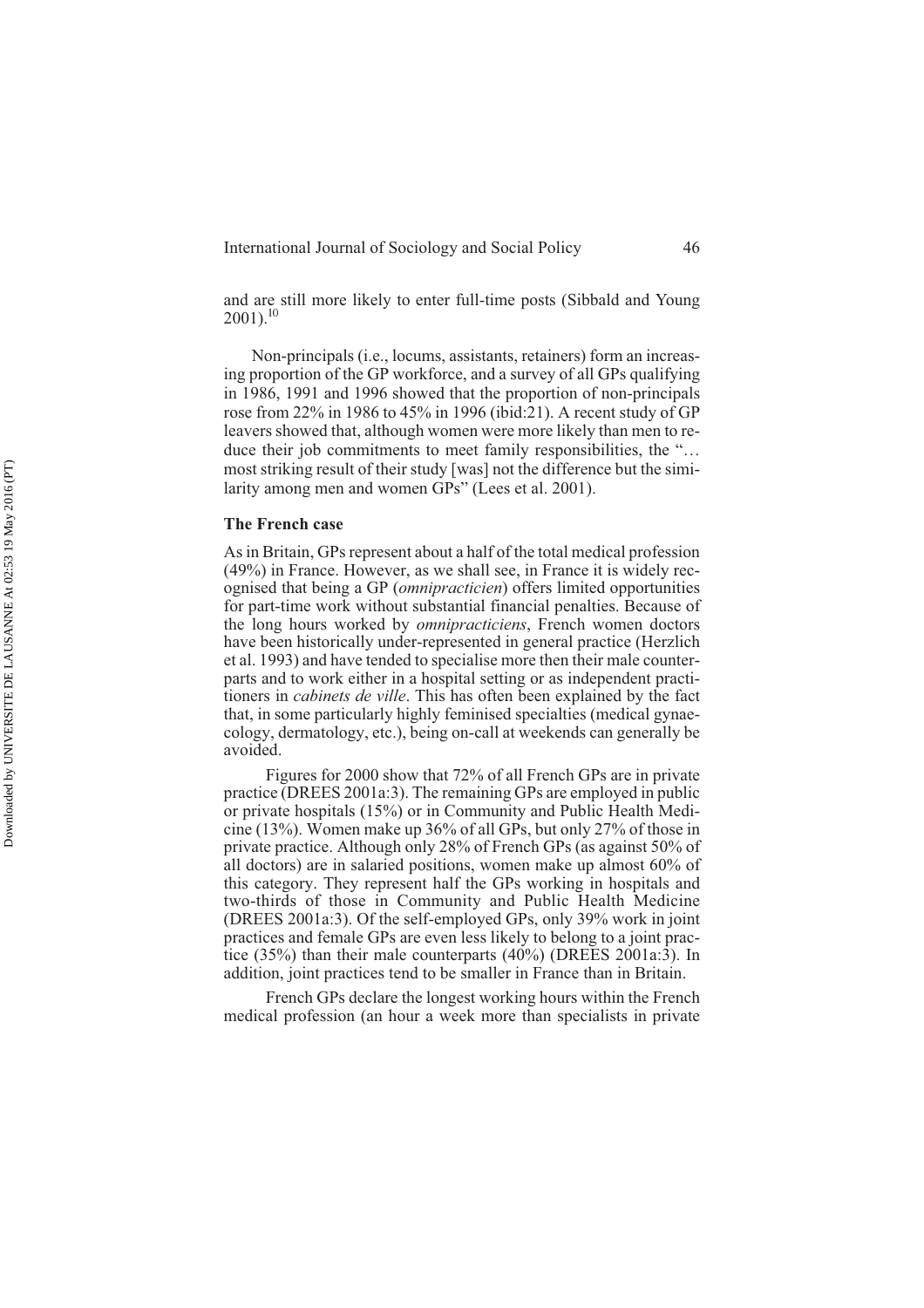practice, three hours more than hospital based specialists and almost four hours more than non-hospital based salaried specialists). (DREES 2001b) Thus, many French GPs work very long hours, often to the detriment of family life:

"The whole of family life is organised around my profession and my wife complains about this often enough. The practice is in the house, and work necessarily comes first. Last Sunday was my daughters 16th birthday and we had arranged a celebration, I was just in the kitchen opening the oysters, someone knocked on the door and I was gone for half an hour and my daughters were very angry."

> France, male *omnipracticien*, born 1956, married (part-time nurse), 2 children

Furthermore, avoiding general practice is often cited as a strategy for gaining some kind of control over working time by male and female doctors in France. This can be illustrated by the case of a male GP who, under pressure from his second wife, decided to take a full-time salaried position in occupational health (*médecine du travail*):

"As far as my personal life was concerned, I left the prison of general practice for the castle of occupational health: one could play sports, go out, I was free to have all the leisure time I wanted and that I hadn't had during the time I was a GP. That's what occupational health is about, it doesn't take more than 8 hours a day of your time."

> France, male salaried occupational health doctor, born 1942, twice divorced, 4 children

"As a woman, I couldn't imagine becoming a GP, because I thought that it was alright for a man to be on call day and night, but, although at the time I didn't have a family, I thought that that would come eventually and that it would be much better to be a specialist, to be able to consult by appointment only." France, female radiologist, born 1957, divorced, 1 child

It is important to remember that although the long hours and other time constraints on GPs in France are widely recognised, this does not mean that doctors are not generally in a position to choose medical specialties that enable them to control their working hours.

"There are numerous possibilities in medicine for anyone who wants to reserve some of their time for family life. I don't think its incompatible, it just requires more organisation, working in a group practice and it's totally feasible."

France, male *anigiologue*, born 1965, married (doctor), 1 child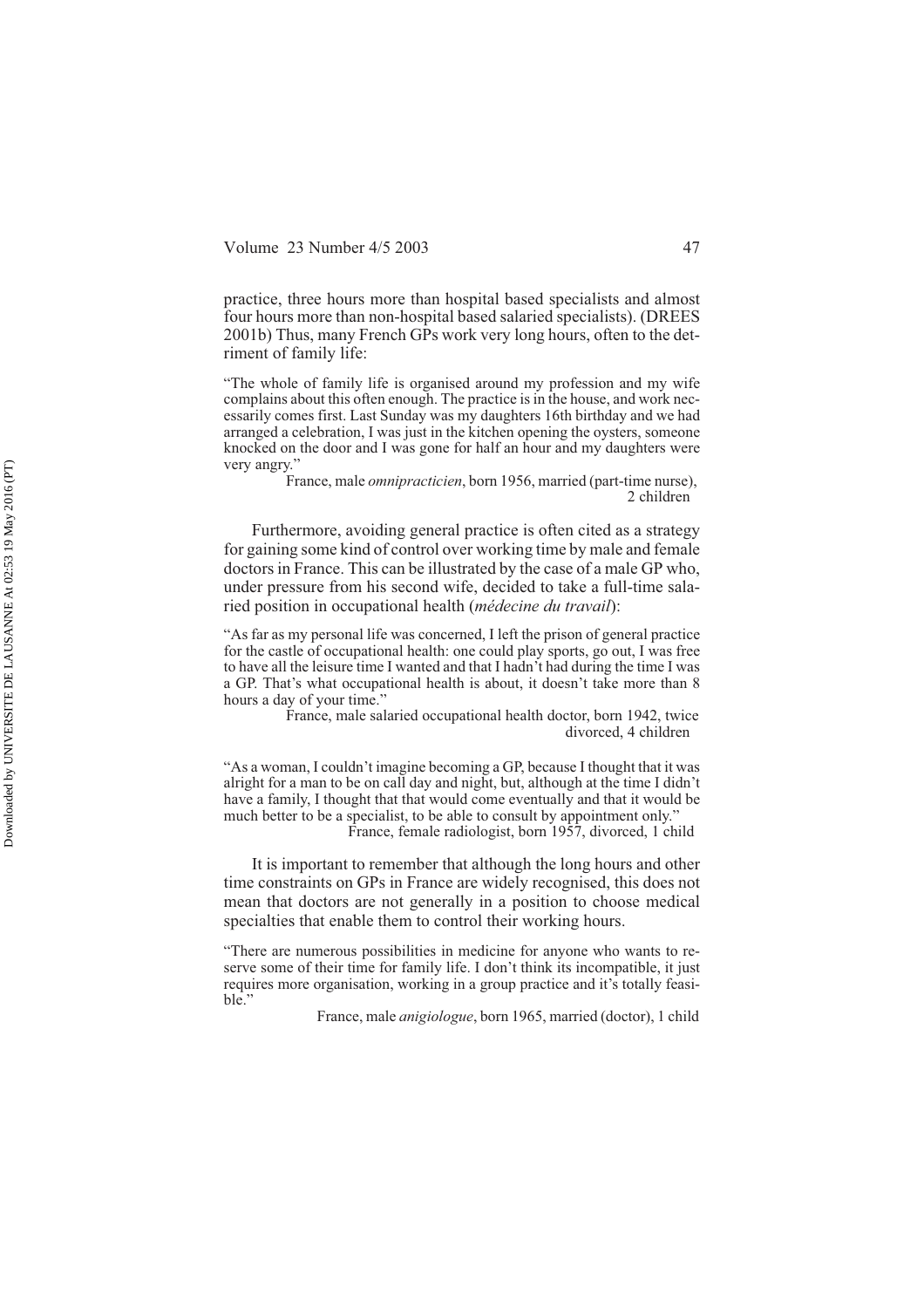Nevertheless, the latest figures from a recent study of doctors self-declared working time in France suggest that the average length of their working week has actually increased over the past 8 years–from 48 hours per week in 1992 to 51 in 2000. During this time, there has been no reduction in the difference in doctors' working time by sex. Women doctors consistently work 6 hours a week less than their male counterparts. The length of their average working week has thus increased in the same proportion as that of male doctors. However, 25% of women doctors work part-time (as against 2% of the men). Part-timers work 29 hours a week on average. Thus, full-time doctors work 16 hours a week more than part-timers (DREES 2001b).

French doctors have increased their weekly working time by an average of 21 minutes per year since 1992. This increase has affected almost all categories of doctors, even the most feminised. Women fulltime salaried hospital doctors now work an average of 4 hours a week more than they did in 1992 and even 5 hours a week more when they are in non-hospital salaried posts. Even full-time women GPs have increased their working time to an average of 50 hours a week, although the increase for full-time male GPs has been more spectacular–from 55 hours per week in 1992 to 58 in 2000 (DREES 2001b).

#### **Explaining Franco-British differences**

Here, we are faced with an apparent paradox. In both countries, doctors are aware of the possibilities of controlling their working hours but, whereas British doctors would seem to be taking advantage of these possibilities, in France working hours in the medical profession are increasing. Additionally, whereas in Britain general practice is regarded as the sector of the medical profession where it is easiest to control one's hours, in France this is not the case. We would suggest that a major factor that explains these differences is the contrast between the delivery of health care in the two countries.

As noted above, whereas in Britain rates of consultation have no direct effect on the level of GP remuneration, in France these are crucial.<sup>11</sup> The revenue of French GPs depends entirely on their ability to attract and retain patients. Thus, only by increasing the number of con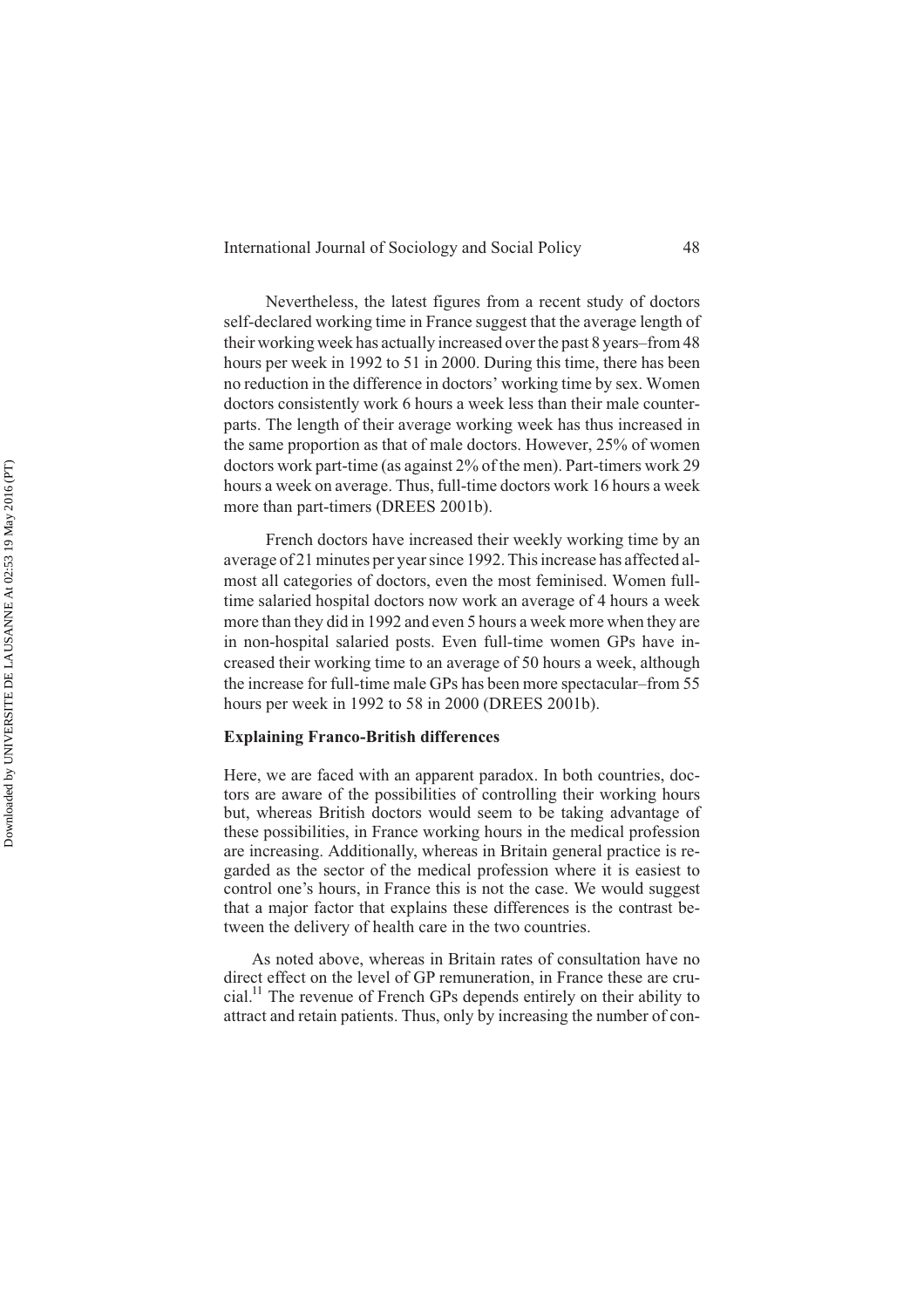sultations, particularly those that command the highest fees, can income levels be raised. This leads to widespread competition between GPs.

"Oh yes, there is a feeling of competition, a very strong feeling, there always has been, but I was particularly aware of that during the first five or six years of the practice, much less so now, because I have a pool of patients who keep coming back and others who I never see again, so that doesn't really matter any more."

France, male *omnipracticien*, born 1952, married (full-time nurse), 1 child

In the days before the NHS, British doctors were in a similar position of competition for fees. For example, a British GP who had taken over his fathers'medical practice vividly recalled the time when his father ridiculed him for not charging a patient a fee for a prescription for the contraceptive pill:

"Oh my God, you're giving things away, you've lost a fee there, my boy. You youngsters have got no idea at all."

Britain, male GP, born 1946, divorced (remarried) 3 children

Of course, some GPs in France may decide to reduce their consultation hours and/or to refuse to do home visits or out-of-hours consultations, but they are then likely to earn much less than their colleagues:

"For the out-of-hours consultations, I'm involved in an informal pool, there are four of us and we get on very well together, there were three men originally and they asked me to join them. When one of us has a problem, the others are there to help out. It's very useful in the evenings. It's true that we see things a bit differently, because they are all men, they have families to support, whereas I'm a doctor because that's what I enjoy. If I ever decide that I've had enough, I know that I can just shut the practice, because I have my husband and with his job we would be able to manage anyway."

France, female *omnipracticien*, born 1958, married (computer engineer), 3 children

"…there are some female GPs who work in joint practices and adopt a particular mode of working. I know one who doesn't do any home visits for example. She is married to a doctor so she doesn't have any financial problems and she organises herself accordingly. She does the odd consultation, a bit of psychology, and plays at being a high-class childminder [i.e. to *her own children]."*

France, male dermatologist, born 1956, married (teacher), 2 children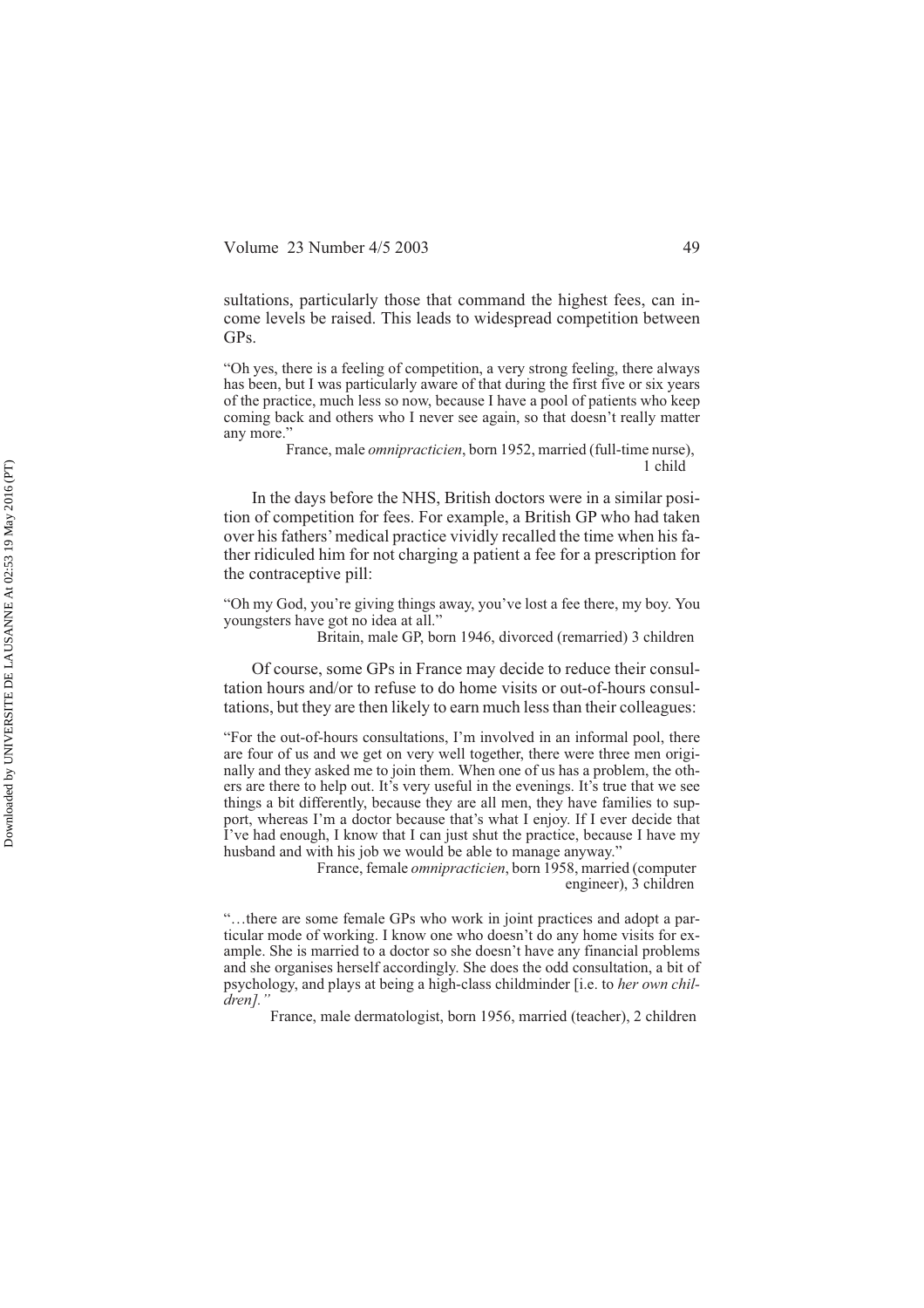In both countries, therefore, doctors can choose work and career options that allow them some control over the family-employment interface. General practice clearly offers reasonable opportunities for time sovereignty in Britain and women are proportionately overrepresented in this area of health care. In France, on the other hand, women (and men) who wish to control their working hours will tend to gravitate towards independently practising specialties where patient demands can be controlled (such as dermatology), or towards salaried positions*.*

#### **Discussion and conclusions**

To return to the issues raised in the introduction, we would suggest that when looking at the possible consequences of the feminisation of the medical profession, it is not sufficient to refer to the behaviour of 'women' as such as the primary explanatory factor for gender segregation within the medical profession–either as potentially transforming the professional ethos from within (Davies 1996) or as reproducing the gendered medical hierarchy through their 'choices' (Hakim  $2001$ ).<sup>12</sup> There is considerable internal diversity within the medical profession in each country, and indeed, doctors have been identified amongst those occupations most able to take advantage of reflexive 'postmodern lifestyles' (Taylor and Field 1997, cited in BMA 1998).

As individuals in possession of considerable human capital resources, doctors have more power than most other occupational groups to make choices about which job slots they will occupy. However, as we have illustrated above, men and women doctors make these choices within the context of specific constraints and opportunities.

In particular, we have argued that when both male and female doctors make their career decisions, they most frequently do so with simultaneous reference to their actual or anticipated employment and family arrangements. Thus, it would be misleading to describe these kinds of career decisions as straightforward expressions of their *individual* life-style preferences (Giddens 1992).

In both of the countries studied here, women's career aspirations are increasing. Thus, the improvement in women's educational levels, their rising economic activity rates and their access to the economic and social resources offered by a medical career are undermining their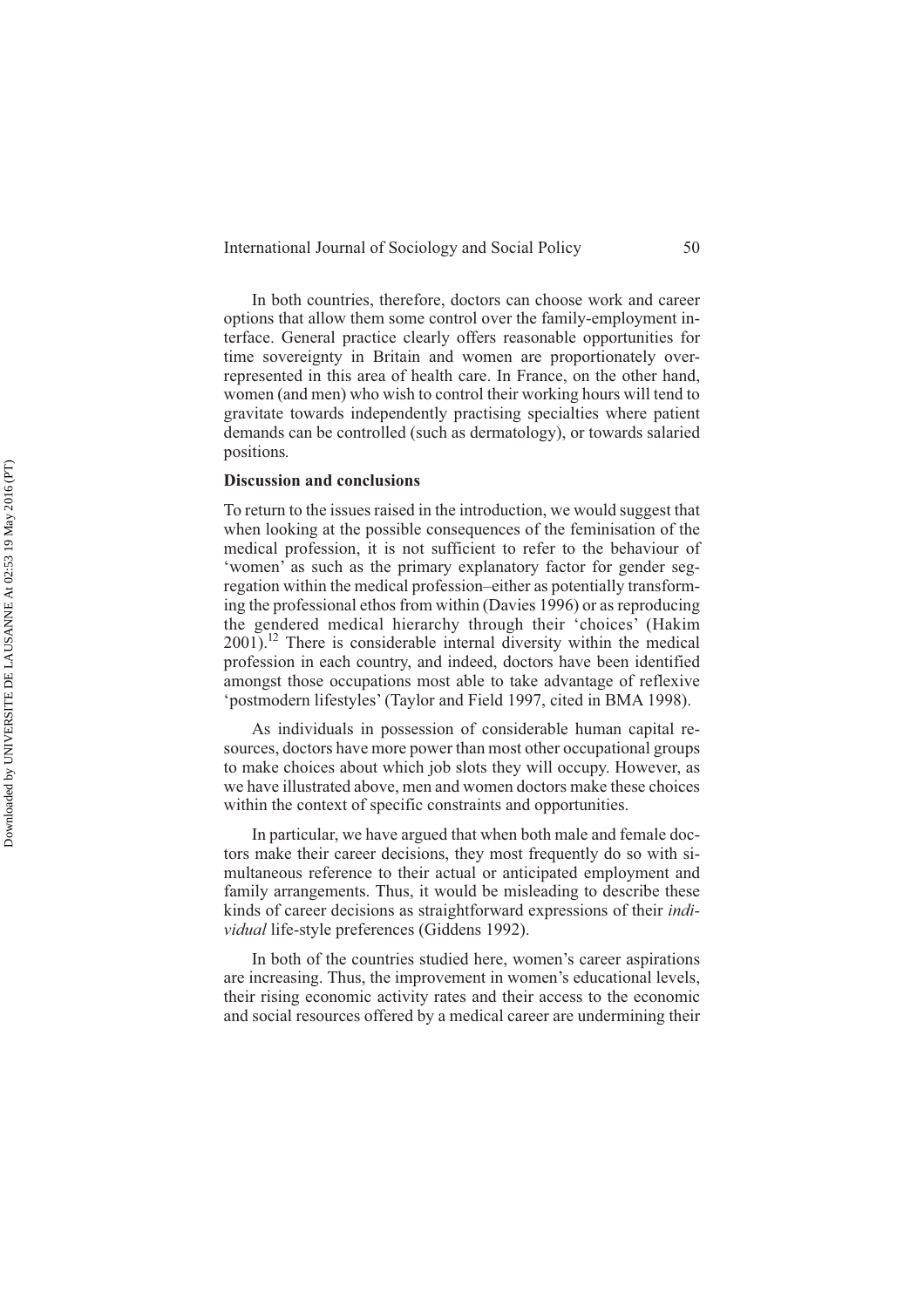#### Volume 23 Number 4/5 2003 51

willingness to devote significant proportions of their working life solely to the domestic sphere. These changes, along with the general decline of the underpinnings of the 'male breadwinner' model in both these countries, are making it increasingly problematic for male GPs–and indeed, for professionals generally–to maintain the traditional one dimensional, 'vocational' relationship to their medical careers.

However, the actual outcomes of these changes are not identical in the two national contexts. We suggest that this is in part because the overall contours of the gendered division of labour in France and Britain are somewhat different. Although French women have a more extensive history of full-time, continuous employment than their British counterparts, French men's participation in the domestic sphere is, if anything, below that of British men. This has been explained by the fact that French men have been able to avoid increasing their domestic participation because of the historic and relatively high level of state support for working mothers in France (Gregory and Windebank 2000; Crompton and Le Feuvre 2000). Indeed, Windebank (2001:287) has suggested that: "... the greater flexibility in labour markets and traditional lack of state support in Britain is leading to a more equal gender division of domestic labour in [Britain] than in [France] because both partners need to be involved in caring for children in order to liberate the labour power of the woman".

In Britain, the opportunities for time sovereignty offered by the development of group practices, deputising services and salaried practice, have made it possible for GPs to achieve some control over their work levels according to the other potential demands on their time. In the absence of external time management resources, the adoption of shorter working hours has become a common strategy for male and female GPs. They have not necessarily had to accept a significant drop in income to do this, given that the larger part of their income depends on the number of patients registered, rather than the number of consultations achieved. At the same time, the British male doctors who can rely (or who choose to rely) on the availability of their spouses for childcare and home management are more likely to gravitate towards the most 'time hungry' sectors of the medical profession, in this case, hospital medicine and the most prestigious specialties such as surgery.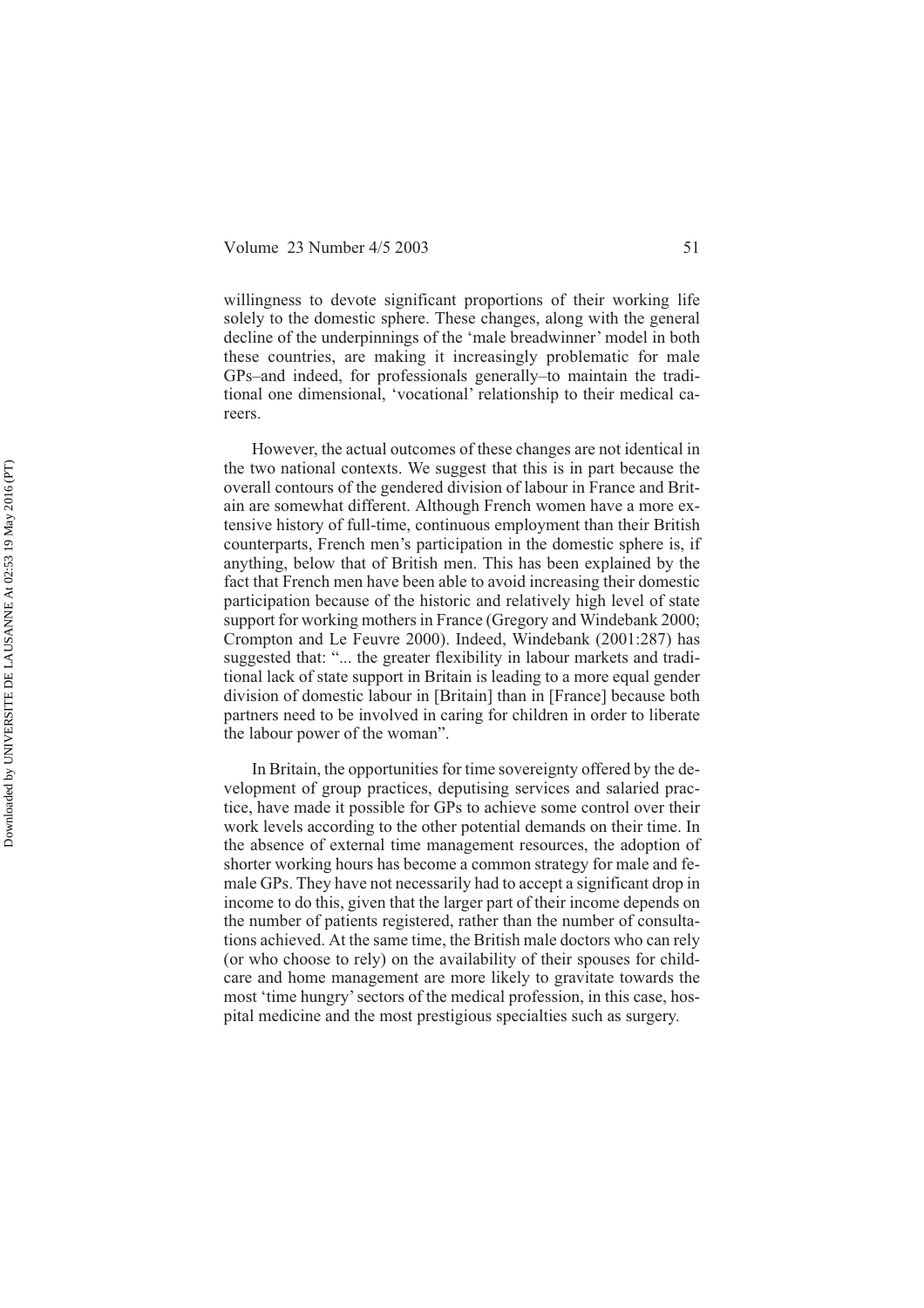Indeed, it could be argued that a national context (such as France) characterised by a long history of state support for child-care combined with the more recent development of subsidised domestic services to high income households (Le Feuvre and Parichon 1999) actually places less pressure on individual medical practitioners to reduce their working time. In combination with the competitive nature of general practice and the more direct relationship between working time and income, these societal characteristics are conducive to a distinctive time management polarisation of the medical profession along gender lines. Because of the competitive environment in which they work, French GPs find it harder to strike a balance between maximising their income through long working hours and enhancing their 'time sovereignty'. Our evidence suggests that, contrary to the British case, the men and women who enter private practice as full-time GPs in France are those in a position to transfer most of their domestic responsibilities to a third party. This is usually a spouse, who, with potential support from the state-funded child-care and domestic services, may not necessarily have to abandon the labour market completely in order to fulfil this task. Thus, although the societal context means that women doctors in France can adopt relatively continuous employment profiles without having to mobilise too much of their partners' time, this strategy requires them to cluster in those sections of the medical profession where 'time sovereignty' is most easily achieved. This is evidently the case in salaried positions (as hospital GPs or specialists) and in certain private practice specialties, but much less so in full-time GP practice.

It therefore follows that, although aggregate levels of occupational feminisation might appear as very similar in different countries, national variations in professional and domestic architectures may lead to different outcomes as far as the extent and patterns of internal occupational segregation are concerned. In France, the 'fee for service' system for GPs goes a long way towards explaining the long hours worked by *omnipracticiens.* However, following the argument developed by Gregory and Windebank (2000), the extensive childcare support historically provided by the French state may serve to alleviate the pressures put on male doctors (principally by their working wives) to reduce their working time in accordance with family and domestic demands. This second consequence is obviously more likely to reinforce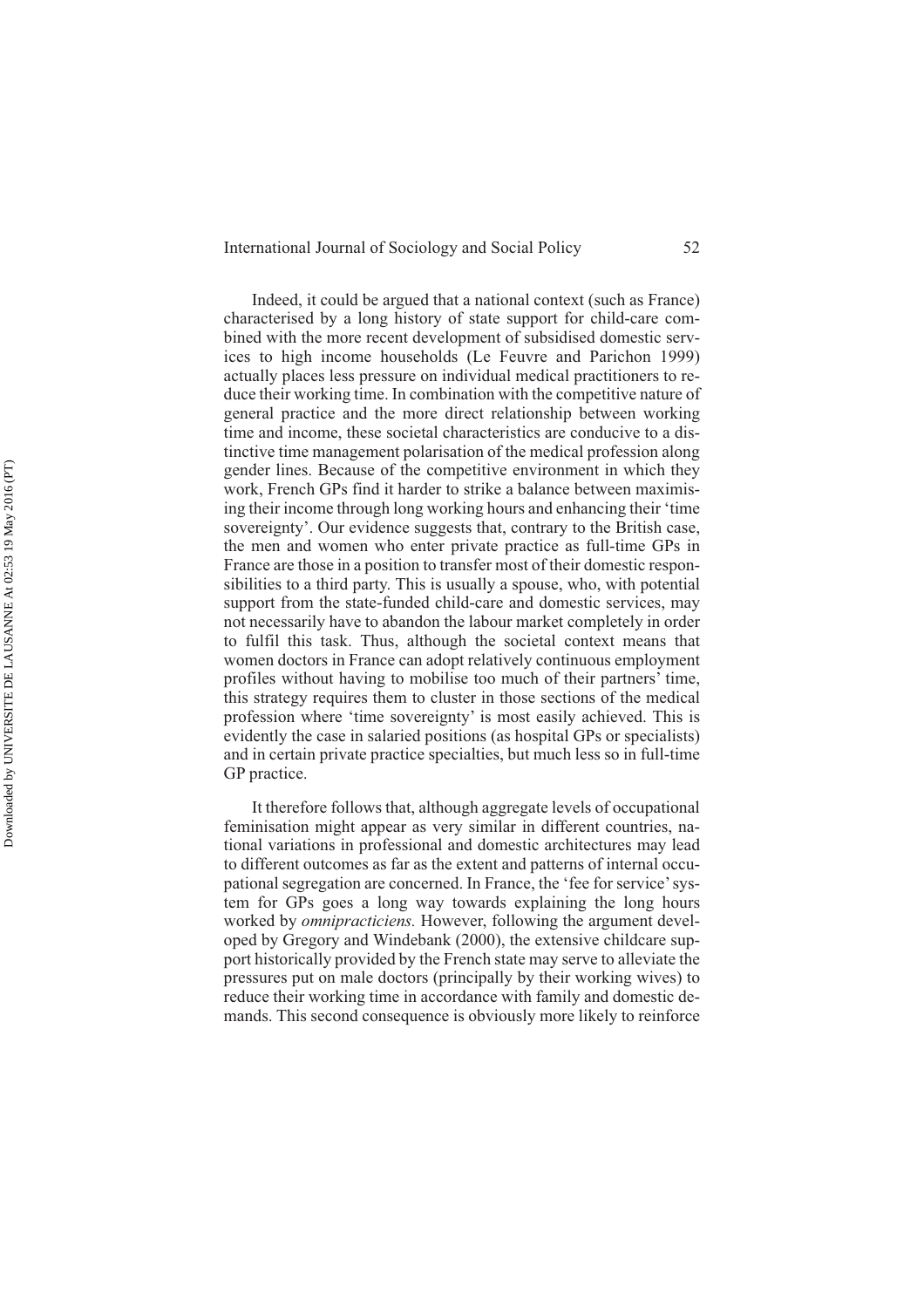#### Volume 23 Number 4/5 2003 53

the pattern of the 'gender arrangements' (Pfau-Effinger 1993; 1999) of French GPs along 'modified male breadwinner' lines. In the British case, it is hospital medicine, particularly at consultant level, that offers the most restricted contextual opportunities for the adoption of 'time sovereignty' strategies and that is, therefore, the most conducive to the exclusion of women and to the replication of a 'modified male breadwinner' model of gender relations amongst the hospital doctors.

Finally, we would argue that individuals with substantial occupational power, such as the doctors discussed in this paper, are able to devise their own ways of combining employment with caring and family life, and, as we have seen, this is the case for both men and women. Particularly in the case of the British GPs, such individuals would indeed seem to be in the process of constructing their 'reflexive biographies' in ways that can impact on and re-shape the institutions within which they are making their choices. However, their ability to do this will nevertheless depend on the opportunities available within a particular professional context in a given country. Furthermore, it must be stressed that individuals with this level of power–women and men–represent only a small minority of all national populations.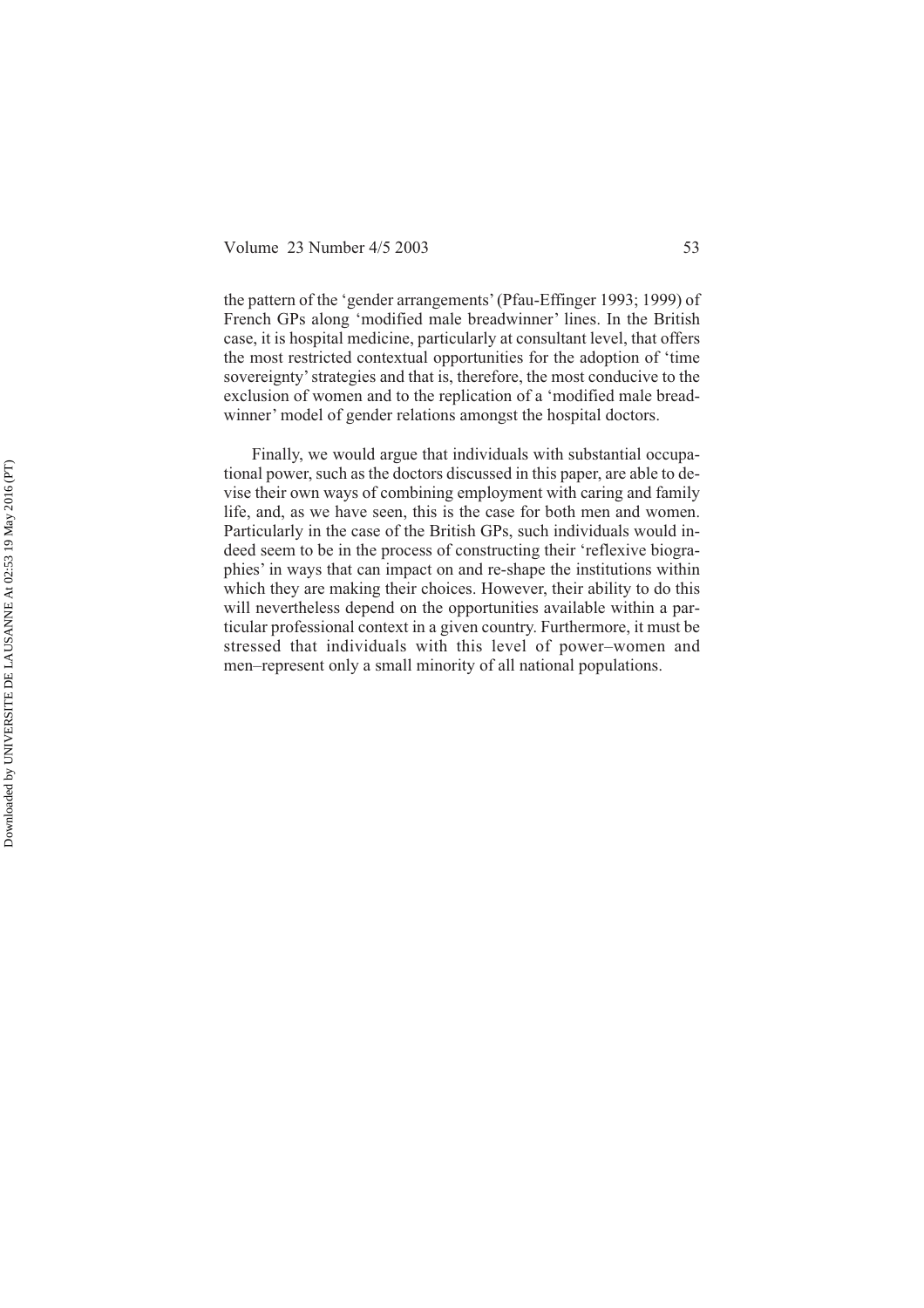#### **Bibliography**

Beck, U. and Beck-Gernsheim, E. (1995) *The normal chaos of love*, Cambridge: Polity Press.

BMA (British Medical Association) (1998) *The workforce dynamics of recent medical graduates,* BMA: Health Policy and Economic Research Unit.

Crompton, R. and Le Feuvre, N. (1997) Choisir une carrière, faire carrière: les femmes médecins en France et en Grande-Bretagne, *Les Cahiers du Gedisst* 19: 49–75.

Crompton, R. (ed) (1999) *Restructuring gender relations and employment: the decline of the male breadwinner*, Oxford: Oxford University Press.

Crompton, R., Le Feuvre, N. and Birkelund, G. (1999) The restructuring of gender relations in the medical profession, in R. Crompton (ed) *Restructuring gender relations and employment: the decline of the male breadwinner*, Oxford: Oxford University Press: 179–200.

Crompton, R. and Le Feuvre, N. (2000) The realities and representations of equal opportunities in Britain and France, *[European Journal of](http://www.emeraldinsight.com/action/showLinks?isi=000165596200002) [Social Policy](http://www.emeraldinsight.com/action/showLinks?isi=000165596200002)* 10 (4): 334–348.

Davies, C. (1996) The sociology of the professions and the profession of gender, *[Sociology](http://www.emeraldinsight.com/action/showLinks?crossref=10.1177%2F0038038596030004003)* 30 (4): 661–678.

DREES (Direction de la recherche, des études, de l'évaluation et des statistiques) (1999) Les effectifs et la durée du travail des médecins au 1er janvier 1999, *Etudes et résultats*

44, Paris: Ministère de l'emploi et de la solidarité.

DREES (2000) L'évolution du revenu libéral des médecins en 1998, *Etudes et résultats*

89, Paris: Ministère de l'emploi et de la solidarité.

DREES (2001a) Les médecins omnipraticiens au  $1<sup>er</sup>$  janvier 2000, *Etudes et Résultats* 99, Paris: Ministère de l'Emploi et de la Solidarité.

DREES (2001b) Le temps de travail des médecins: l'impact des évolutions socio-démographiques, *Etudes et Résultats* 114, Paris: Ministère de l'Emploi et de la Solidarité.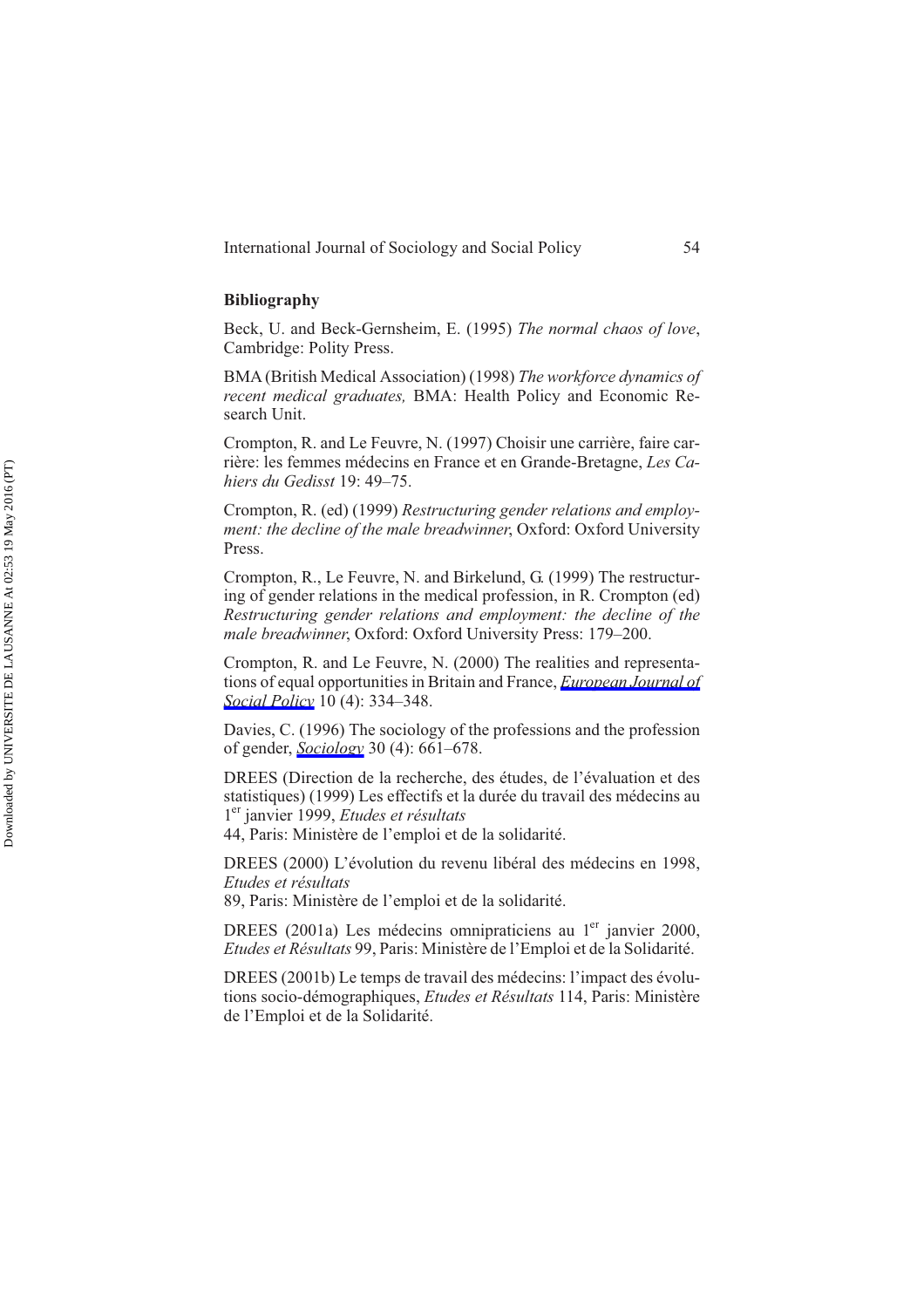Volume 23 Number 4/5 2003 55

DREES (2001c) La régulation démographique de la profession médicale en Allemagne, en Belgique, aux Etats-Unis, au Québec et au Royaume-Unie (étude monographique), *Etudes et résultats*, 120, Paris: Ministère de l'emploi et de la solidarité.

Giddens, A. (1992) *The transformation of intimacy*, Cambridge: Polity Press.

Giddens, A., Beck, U. and Lash, S. (1994) *Reflexive modernization*, Cambridge: Polity Press.

Glucksmann, M. (2000) *Cottons and casuals: the gendered organisation of labour in time and space*, Durham: Sociologypress.

Gregory, A. and Windebank, J. (2000) *[Women's work in Britain and](http://www.emeraldinsight.com/action/showLinks?crossref=10.1057%2F9780230598515) [France,](http://www.emeraldinsight.com/action/showLinks?crossref=10.1057%2F9780230598515)* Basingstoke: Macmillan.

Hakim, C. (2000) *Work-lifestyle choices in the 21st century,* Oxford: Oxford University Press.

Hantrais, L. (1990) *Managing professional and family life: a comparative study of British and French women*, Aldershot: Dartmouth.

Hassenteufel, P. (1997) *Les médecins face à l'Etat: une comparaison internationale*, Paris: Presses de la Fondation de Sciences Politiques.

Herzlich, C., Bungener, M., Paichler, G., Roussin, Ph. and Zuber, M.-Ch. (1993) *Cinquante ans d'exercice de la médecine en France: Carrières et pratiques des médecins français 1930–1980*, Paris: Editions INSERM / Doin.

Lees, R. et al. (2001) National Primary Care Research and Development Centre, Manchester: University of Manchester.

Le Feuvre, N. (1999) Gender, occupational feminisation and reflexivity: a cross-national perspective, in R. Crompton (ed) *Restructuring gender relations and employment: the decline of the male breadwinner*, Oxford: Oxford University Press: 150–178.

Le Feuvre, N. and Parichon, C. (1999) *Employment, family and community activities: a new balance for women and men in France*, Report to the European Foundation for Improving Working and Living Conditions, Dublin: Project 0202.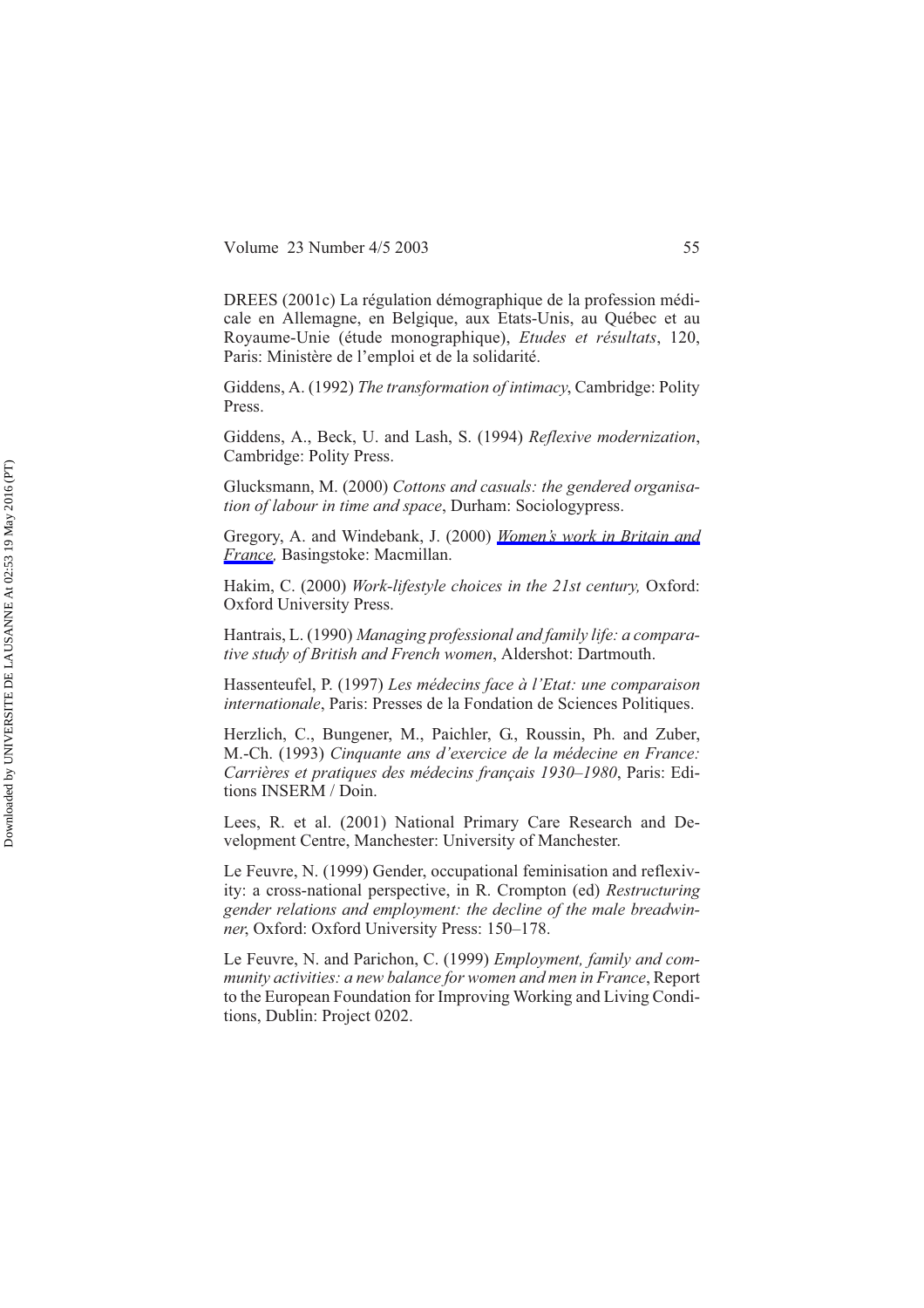Lewis, J. (1997) *Independent contractors*, National Primary Care Research and Development Centre, Manchester: University of Manchester.

Pfau-Effinger, B. (1993) Modernisation, culture and part-time employment: the example of Finland and West Germany, *[Work, Employ](http://www.emeraldinsight.com/action/showLinks?crossref=10.1177%2F0950017093007003004&isi=A1993LV11900003)[ment and Society](http://www.emeraldinsight.com/action/showLinks?crossref=10.1177%2F0950017093007003004&isi=A1993LV11900003)* 7 (3): 383–410.

Pfau-Effinger, B. (1999) The modernisation of family and motherhood in Western Europe, in R. Crompton (ed) *Restructuring gender relations and employment: the decline of the male breadwinner*, Oxford: Oxford University Press: 60–79.

Sibbald, B. and Young, R. (2001) *The general practitioner workforce 2000*, National Primary Care Research and Development Centre, Manchester: University of Manchester.

Sullivan, O. (2000) The division of domestic labour, *[Sociology](http://www.emeraldinsight.com/action/showLinks?crossref=10.1177%2FS0038038500000286)* 34 (3): 437–456.

Taylor, D. and Field, D. (1997) *Sociology of health and the health service*, Oxford: Blackwell.

Windebank, J. (2001) Dual-earner couples in Britain and France, *[Work, Employment and Society](http://www.emeraldinsight.com/action/showLinks?crossref=10.1177%2F09500170122118959&isi=000169189300004)* 15 (2): 269–290.

Witz, A. (1992) *[Professions and patriarchy](http://www.emeraldinsight.com/action/showLinks?crossref=10.4324%2F9780203167786)*, London: Routledge.

Young, R. , Leese, B. and Sibbald, B. (2001) Imbalances in the GP labour market in the UK, *[Work, Employment and Society](http://www.emeraldinsight.com/action/showLinks?crossref=10.1177%2F095001701400438161&isi=000174124500002)* 15 (4): 699–719.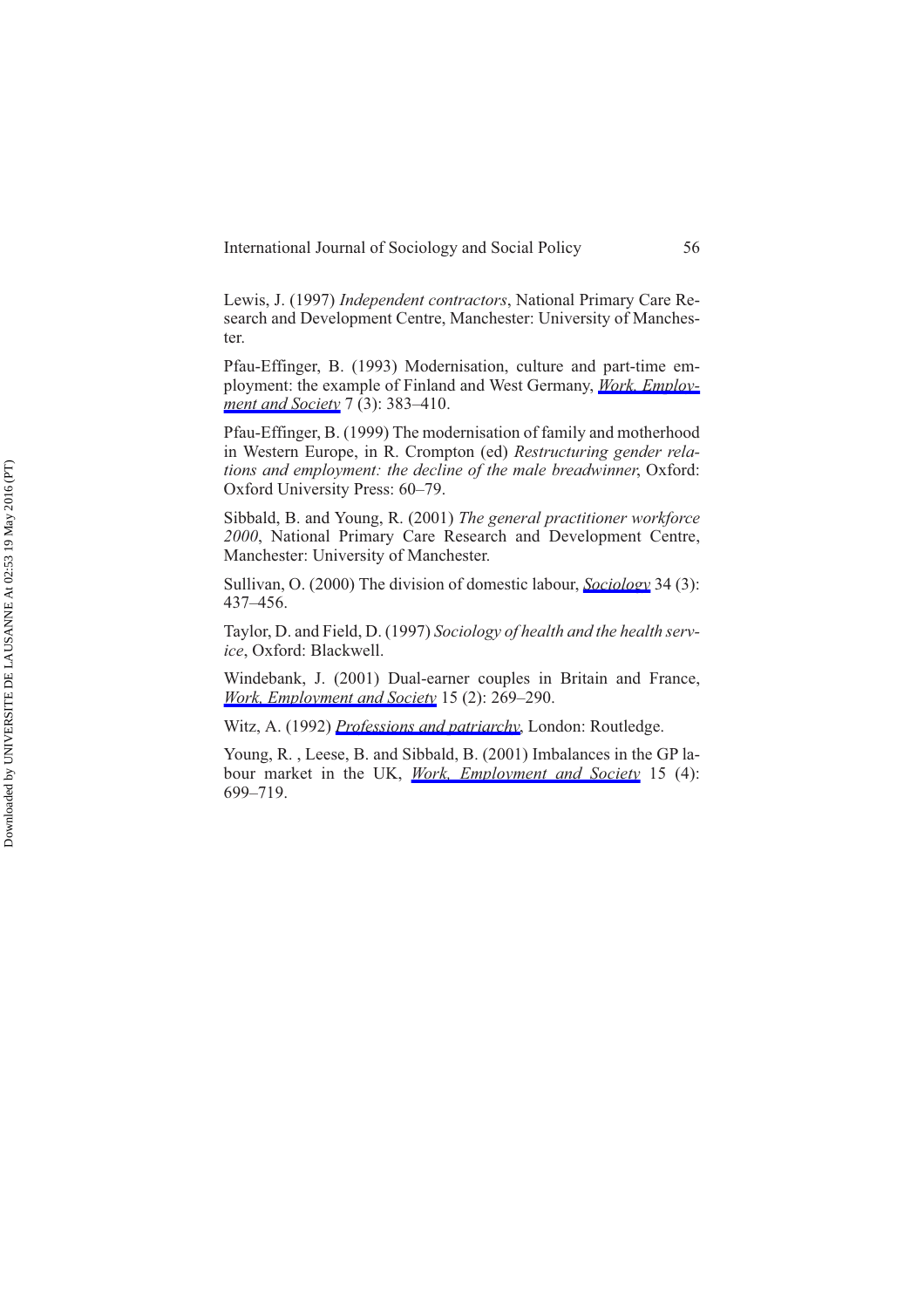#### **Endnotes**

1.Some authors have suggested that as more women enter the professions, then 'professionalism' itself (which is claimed to be essentially 'masculine') will be transformed as a direct consequence of feminisation (Davies 1996). For a critique of this approach, see Crompton, Le Feuvre and Birkelund 1999.

2. Glucksmann describes this as the 'total social organisation of labour' (TSOL). This concept "… refers to the manner by which all the labour in a particular society is divided up between and allocated to different structures, institutions, activities and people" (Glucksmann 2000:19).

3. In fact, because of the different manner in which medical services are organised in the three countries, the particular specialties chosen varied.

4. In 1999, France had a medical density of 331 doctors per 100 000 inhabitants, as against 175 in Britain in 1997 (DREES 1999:2 and DREES 2001c:6).

5.Patients are free to consult any number of GPs or specialists in the same week (or even day) and to have the consultation fees reimbursed through the Social Security system. Recent government attempts at curbing health spending in France, which involved 'capping' the number of consultations and making individual doctors pay back any fees received in excess of their targets have been strongly resisted by the medical profession.

6. In Britain, 45% of doctors are in hospital medicine, 50% are GPs, and the remainder work in Community and Public Health Medicine. These figures do not include junior doctors in training.

7.The majority of GPs submitted undated resignations which were held by the BMA.

8.In fact, recent developments within medicine in respect of diagnosis and treatment (for example, of diabetes), have strengthened the clinical position of GPs.

9.Hospital doctors work much longer hours. A survey of 515 Senior House Officers found that 60% worked more than 56 hours a week and 15% typically worked 80 hours or more. Following the EC Directive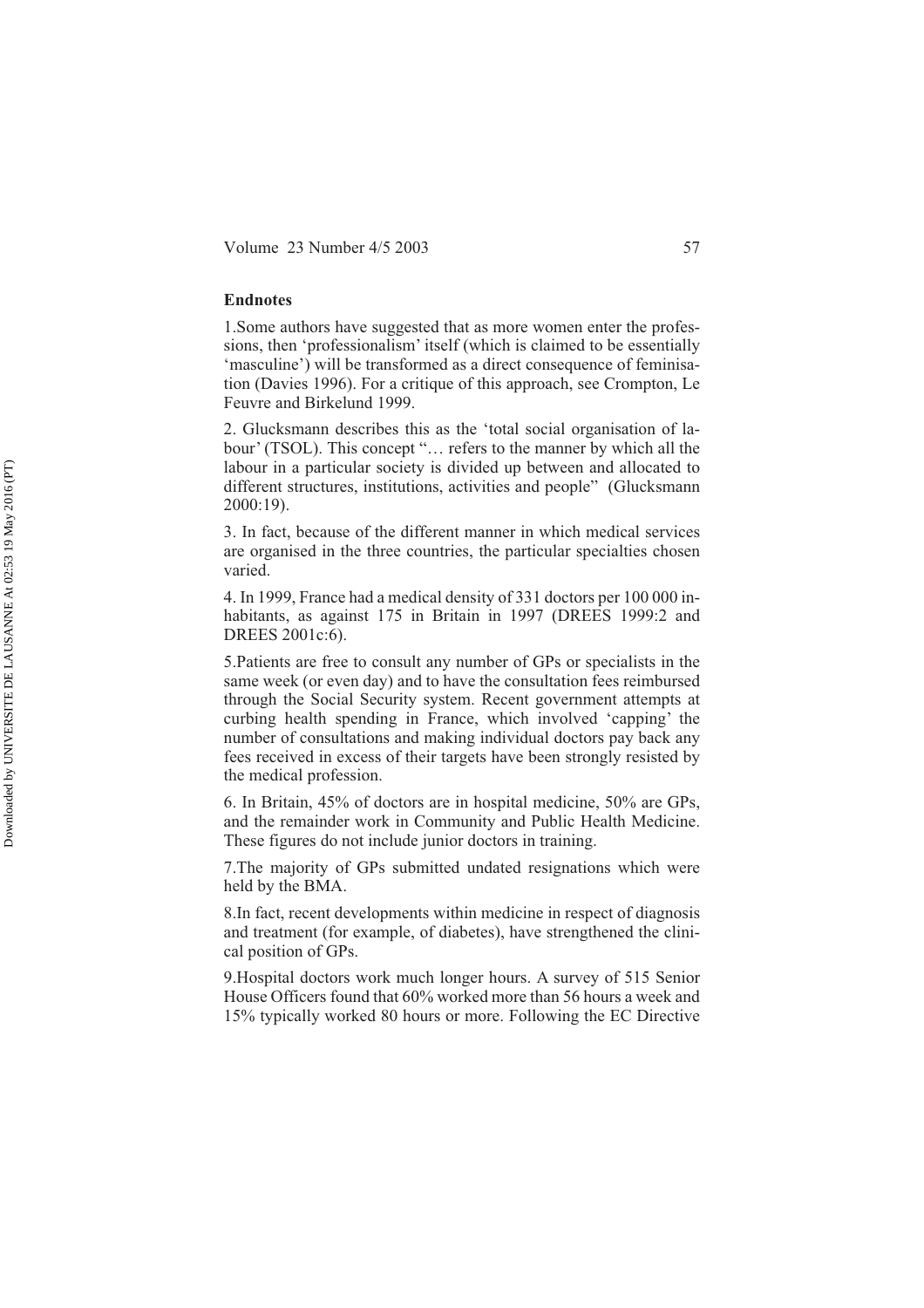on Working Time, the NHS is currently engaged in measures to reduce the hours worked by hospital doctors.

10.The BMA 1995 cohort study of medical graduates showed that 58% (of which 47% were men and 53% were women) believed that doctors deserved a decent family life and leisure time, and 29% (of which 46% were men and 54% were women) thought that the practice of medicine must be organised in a way that allowed doctors to balance their family and other interests. Only 1% (3 men) believed that medicine was a vocation (BMA 1998).

11. As is, of course, the consultation fee that each type of doctor can charge patients. This is defined annually by the Ministry of Health, in consultation with the professional representatives on the board of the Social Security system. A higher consultation fee is negotiated for home visits and out-of-hours consultations. Doctors retain the right to charge patients more than the legal fee ('dépassement d'honoraires'), but these extra fees only represented 6% of GPs income in 1998, as against 12% of the annual revenue of French specialists (see DREES 2000:7).

12. For a critique of these perspectives, see Le Feuvre 1999.